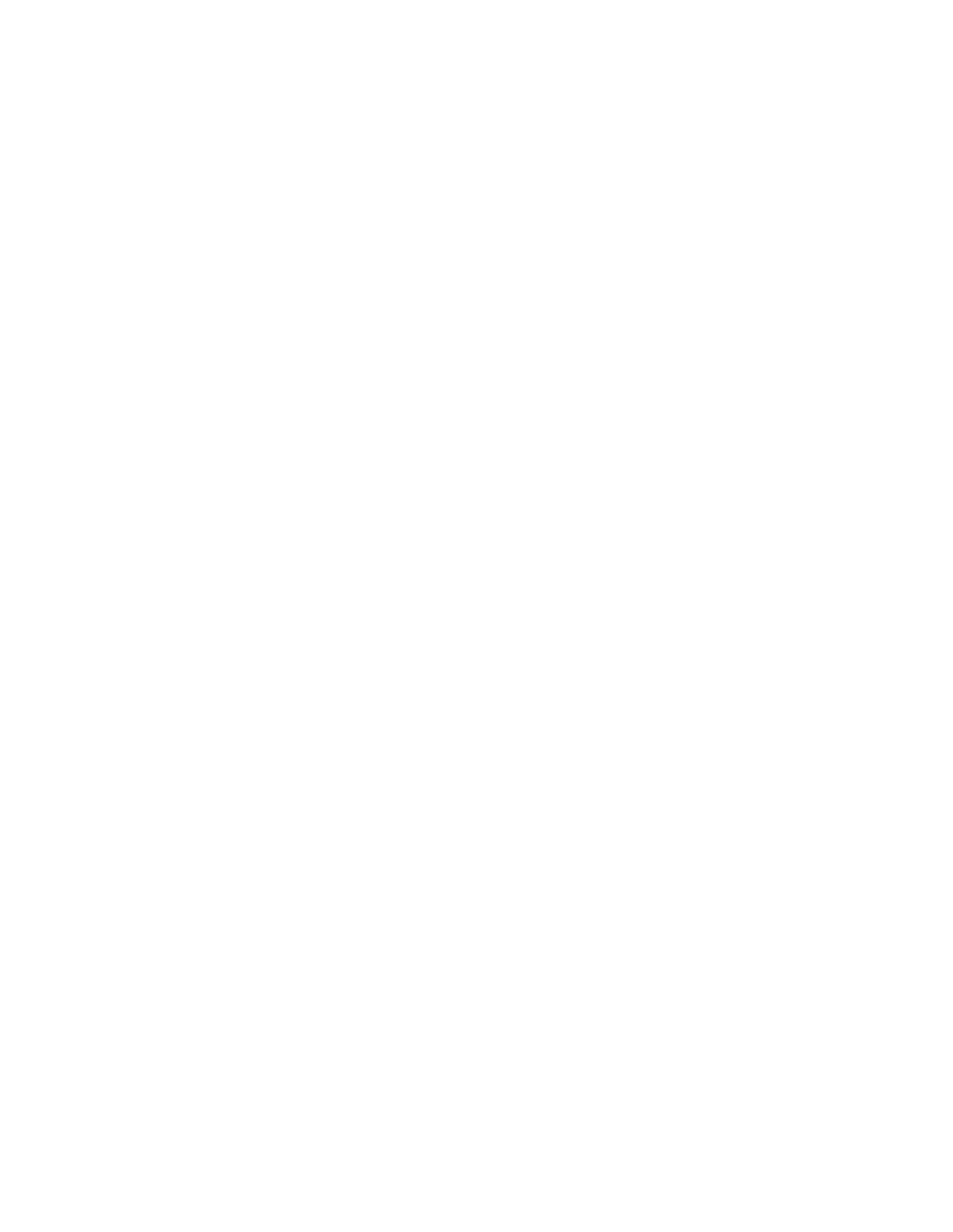## **IMF Working Paper**

#### Research Department

### **Rising Income Inequality: Technology, or Trade and Financial Globalization?**

## Prepared by Florence Jaumotte, Subir Lall, and Chris Papageorgiou<sup>1</sup>

Authorized for distribution by Jörg Decressin

July 2008

**Abstract**

**This Working Paper should not be reported as representing the views of the IMF.** The views expressed in this Working Paper are those of the author(s) and do not necessarily represent those of the IMF or IMF policy. Working Papers describe research in progress by the author(s) and are published to elicit comments and to further debate.

We examine the relationship between trade and financial globalization and the rise in inequality in most countries in recent decades. We find technological progress as having a greater impact than globalization on inequality. The limited overall impact of globalization reflects two offsetting tendencies: whereas trade globalization is associated with a reduction in inequality, financial globalization—and foreign direct investment in particular—is associated with an increase. A key finding is that both globalization and technological changes increase the returns on human capital, underscoring the importance of education and training in both developed and developing countries in addressing rising inequality.

JEL Classification Numbers: F13, G32, O11, O15, O16, O33

 $\overline{a}$ 

Keywords: Income inequality, mechanisms, trade globalization, financial globalization, technological progress, FDI.

Author's E-Mail Address: fjaumotte@imf.org, slall@imf.org, cpapageorgiou@imf.org

<sup>&</sup>lt;sup>1</sup>We thank Nancy Birdsall, Francois Bourgignon, Stijn Claessens, Daniel Cohen, Timothy Callen, Charles Collyns, Angus Deaton, Jörg Decressin, Gordon Hanson, Simon Johnson, Ayhan Kose, Petia Topalova, Shang-Jin Wei and seminar participants at the Federal Reserve Board, Getulio Vargas Foundation, Sao Paolo, IMF, Indian Council for Research and on International Economic Relations, Paris School of Economics, New Economic School, Moscow for their comments on earlier versions. We are particularly grateful to Shaohua Chen for generously providing extensive inequality data and suggestions. Stephanie Denis and Patrick Hettinger provided excellent research assistance.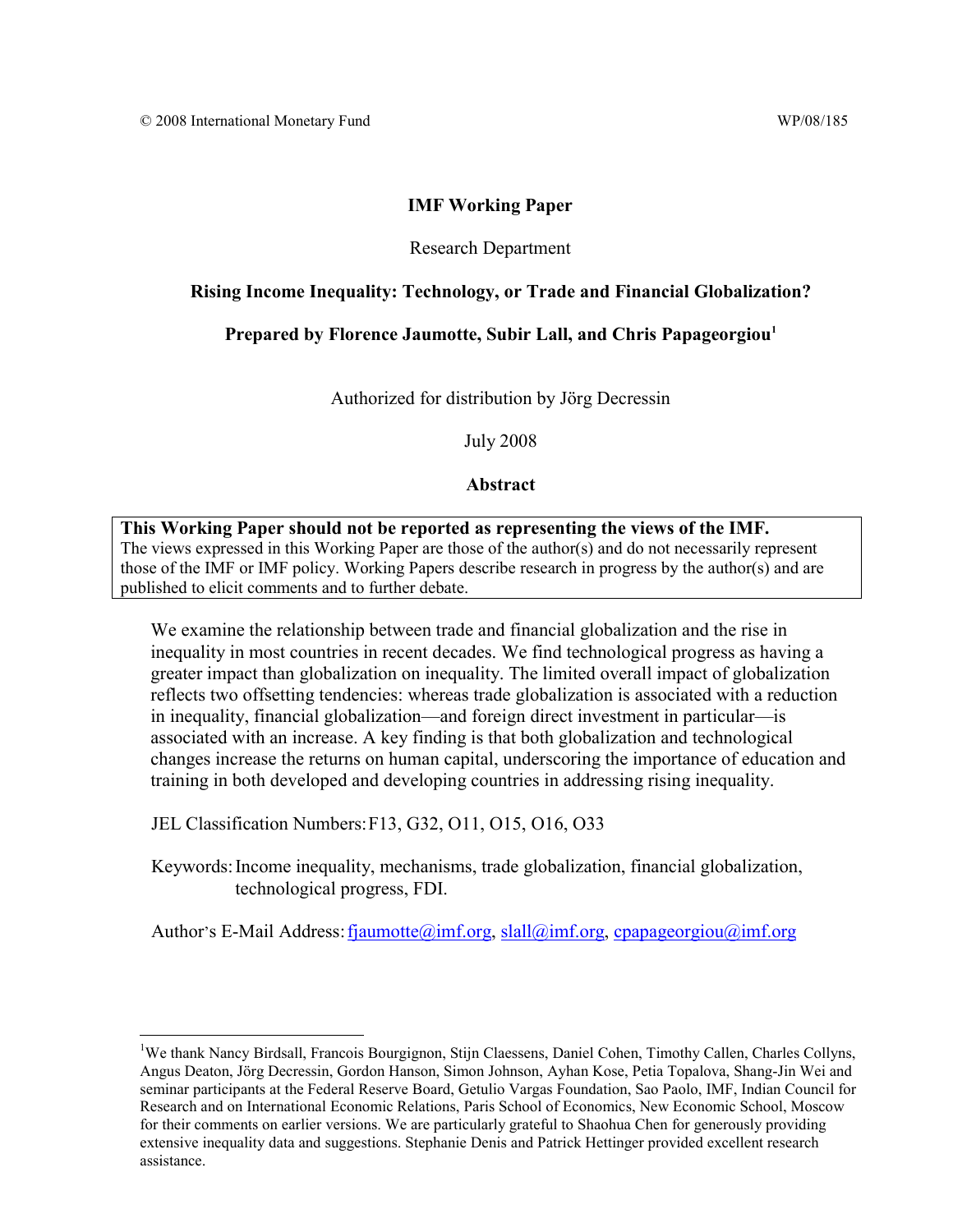| Tables                                                                     |  |
|----------------------------------------------------------------------------|--|
|                                                                            |  |
|                                                                            |  |
|                                                                            |  |
| Figures                                                                    |  |
| 1. Income Inequality Within Income Country Groups and Selected Countries24 |  |
|                                                                            |  |
|                                                                            |  |
|                                                                            |  |
|                                                                            |  |
| Technological Development Within Income Country Groups30<br>6.             |  |
|                                                                            |  |

## Contents Page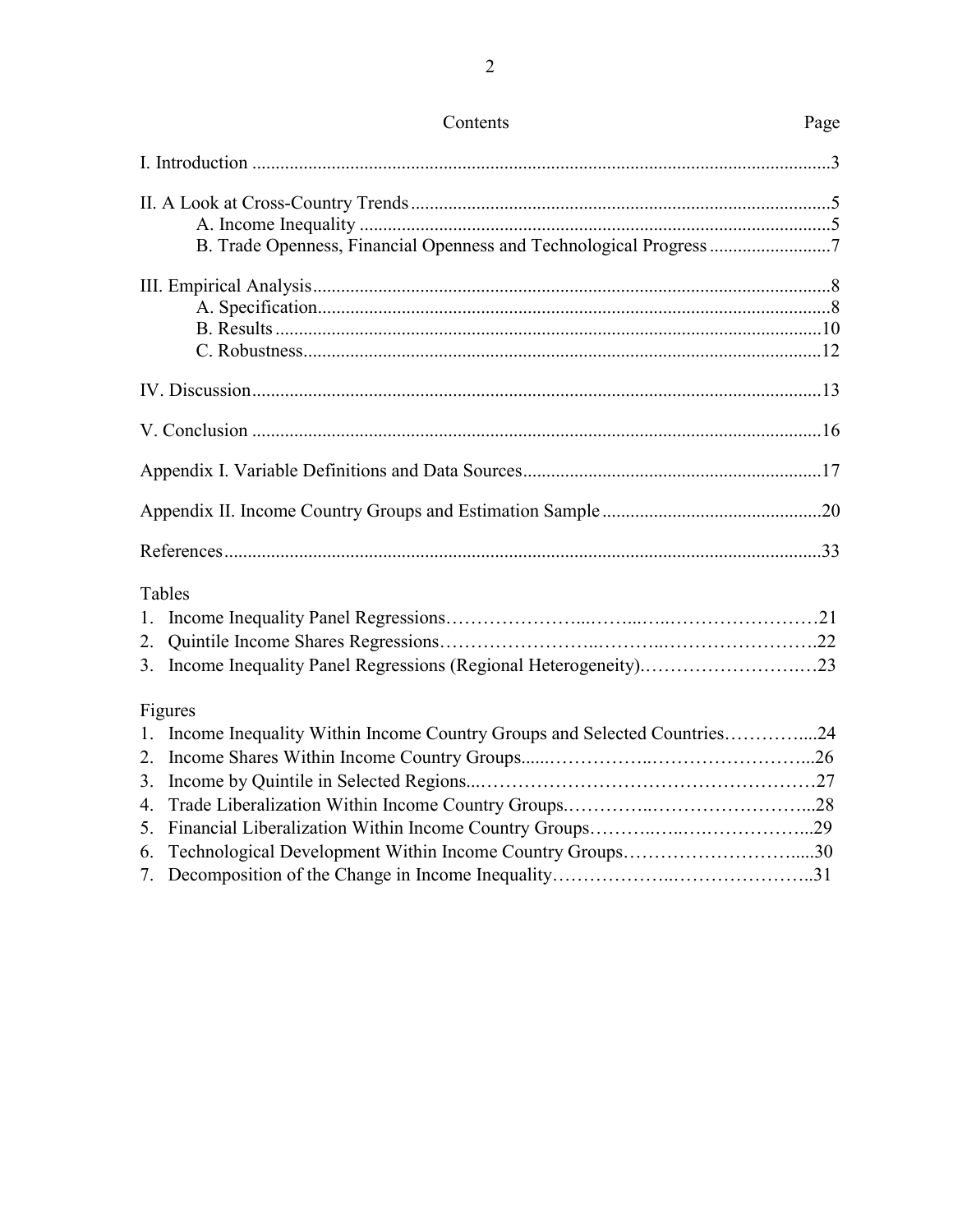*Even though average economic well-being has increased considerably over time, the degree of inequality in economic outcomes over the past three decades has increased as well. Economists continue to grapple with the reasons for this trend. But as best we can tell, the increase in inequality probably is due to a number of factors, notably including technological change that seems to have favored higherskilled workers more than lower-skilled ones. In addition, some economists point to*  increased international trade and the declining role of labor unions as other, *probably lesser contributing factors.* 

Ben S. Bernanke - June 4, 2008 Speech at Harvard University

#### **I. INTRODUCTION**

Rising inequality across most countries over the past two decades poses one of the greatest challenges to economic policymakers in both developed and developing countries. While improvements in technology, liberal market-oriented reforms and the integration of countries from the former Soviet bloc into the global economy have led to an unprecedented level of integration of the world economy—surpassing the pre-World War I peak—the benefits of the rising incomes and aggregate GDP growth rates associated with globalization have not been shared equally across all segments of the population. Indeed, income inequality has risen in most countries and regions over the past two decades, including in developed countries which were thought to have reached levels of prosperity where inequality would level off as predicted by the Kuznets hypothesis. Since this period has also been associated with unprecedented trade and (more recently) financial integration, much of the debate on rising inequality has focused on the role that globalization—especially of trade—has played in explaining inequality patterns.

Understanding the causes of inequality is fundamental to devising policy measures that can allow the rising prosperity of recent decades to be shared more broadly than has been evident so far. Reducing inequality remains important not just from the point of view of achieving a more egalitarian distribution of income and addressing the welfare and social concerns that widening disparities in income raise. To the extent that rising inequality may reflect a lack of economic opportunity, it may itself limit the growth potential of economies by not allowing all economic agents to fully exploit the new opportunities created by globalization and limiting the productive capacity of an economy by not matching capital and labor as efficiently as possible. Moreover, to the extent that economies are periodically subject to shocks of various kinds that limit growth in the short term, greater inequality makes a greater proportion of the population vulnerable to poverty. Finally, rising inequality if not addressed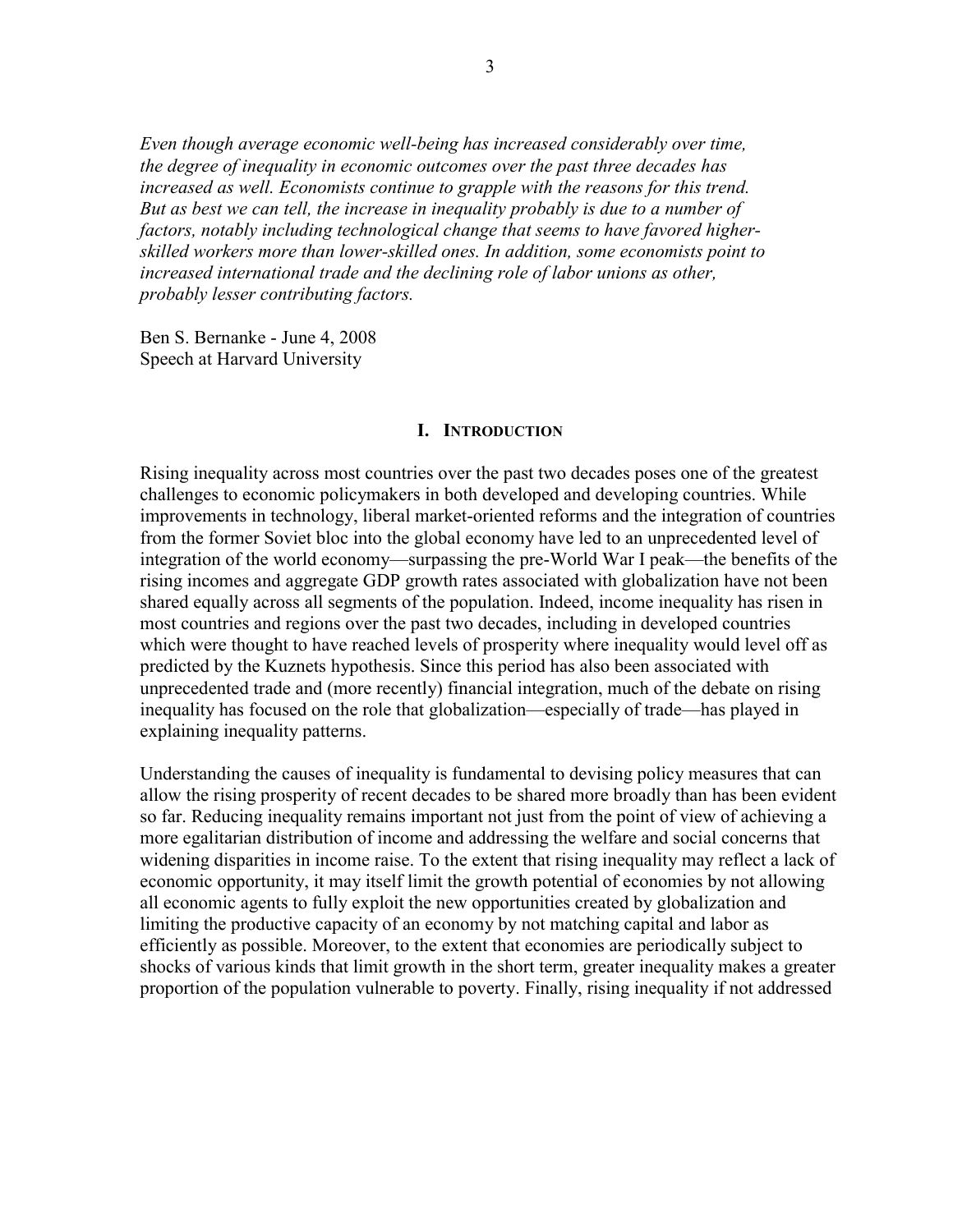can also lead to a backlash against economic liberalization and protectionist pressures, limiting the ability of economies to benefits from globalization.<sup>2</sup>

In this paper, we examine the role of globalization in affecting the distribution of income within countries.<sup>3</sup> Our main objectives are to document the patterns of trade and financial globalization over the last two decades and to identify and estimate the role of the different channels through which globalization affects the distribution of income. While there is by now a well developed and extensive body of work investigating the effects of globalization on growth and output volatility (see Prasad et al., 2007, and Kose et al., forthcoming, for a comprehensive review of this literature), there has been surprisingly little on the potential effect of globalization on income inequality.

This paper aims to fill this gap by making a contribution along several new dimensions: To start with, the paper examines the impact of both trade and financial globalization, whereas the limited existing literature thus far has focused only on trade (see Goldberg and Pavcnik, 2007, for a survey of country-specific evidence) with little attention paid to financial globalization (exceptions are Behrman, Birdsall and Szekely, 2003, and Claessens and Perotti, forthcoming). In addition, the paper looks at the various subcomponents of trade and financial globalization, including for example exports of manufacturing vs. agriculture, and portfolio debt and equity flows vs. foreign direct investment (FDI). It should be expected that different subcomponents of globalization affect inequality differently. Finally, for our cross-country analysis we employ a new dataset on income inequality that produces greater methodological consistency in survey-based inequality measurements across countries and over time.

Our main findings are as follows. The available evidence suggest that income inequality has risen in most countries and regions over the past two decades, although there are exceptions, and the data are subject to substantial limitations. Nevertheless, at the same time average real incomes of the poorest segments of the population have increased across all regions and income groups. Our analysis finds that increasing trade and financial globalization have had separately identifiable and opposite effects on income distribution. Trade liberalization and export growth are found to be associated with lower income inequality, while increased financial openness is associated with higher inequality.

 $2^2$ There exist voluminous theoretical and empirical literatures on the effects of income inequality. Some of the most influential theoretical contributions include, Alesina and Rodrik (1994), Benabou (1996), Galor and Moav (2004), Galor and Zeira (1993), Greenwood and Jovanovic (1990), Kremer and Chen (2002), and Persson and Tabellini (1994). Prominent contributions from the empirical side include Alesina and Perotti (1996), Barro (2000), Forbes (2000), Perotti (1996), Roine and Waldenström (2008), Piketty (2003), Piketty and Saez (2003), and Sylwester (2000).

 $3$ Milanovic (2005) and World Bank (2007) review patterns of global income inequality i.e. income inequality across the world's citizens, and its relation to globalization. Policy implications for individual countries of such analyses are less clear beyond those that seek to improve a country's long term rate of growth.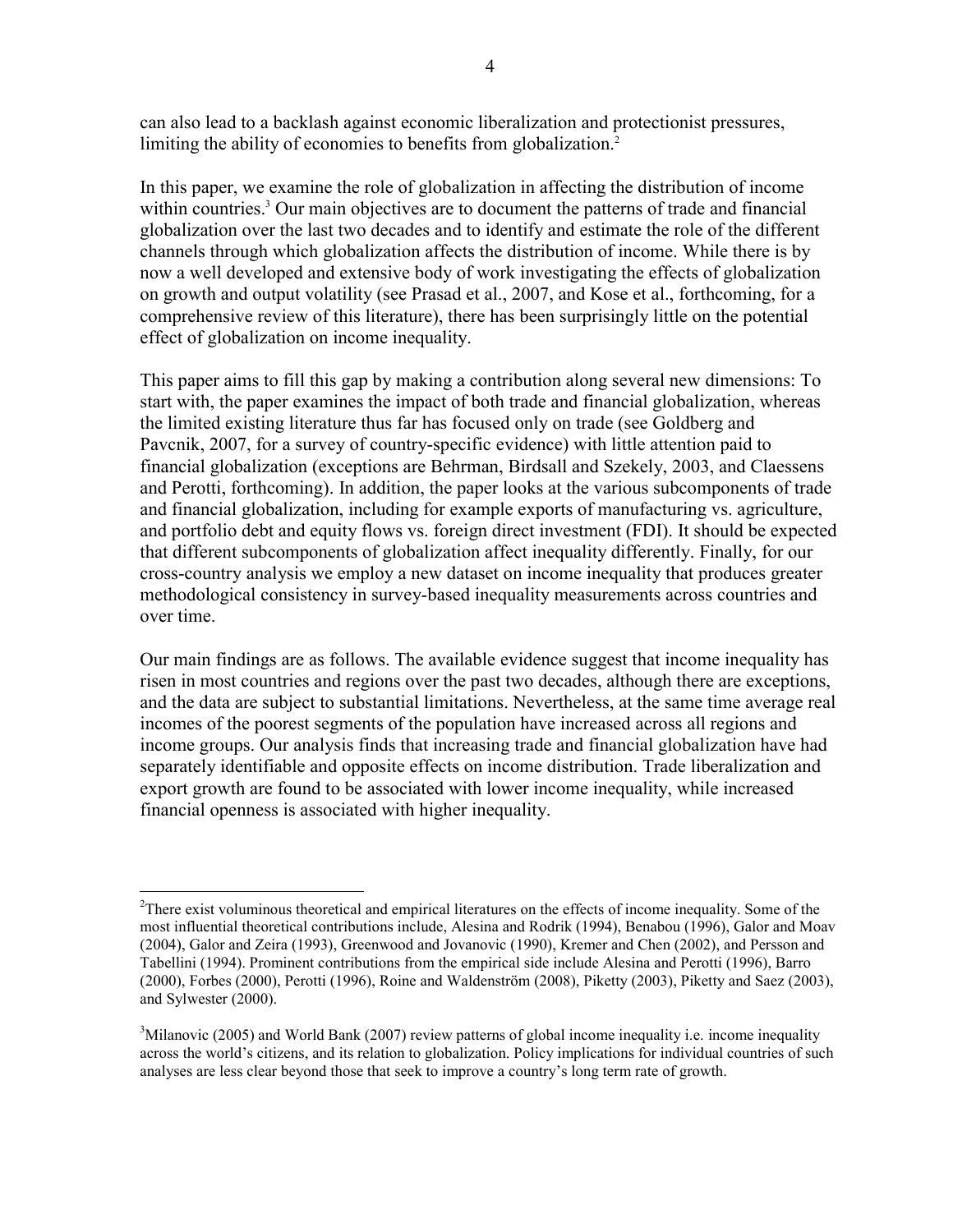However, their combined contribution to rising inequality has been much lower than that of technological change, both at a global level and especially markedly in developing countries. The spread of technology is, of course, itself related to increased globalization, but technological progress is nevertheless seen to have a separately identifiable effect on inequality. 4 The disequalizing impact of financial openness—mainly felt through foreign direct investment (FDI)—and technological progress appear to be working through similar channels by increasing the premium on higher skills, rather than limiting opportunities for economic advancement. Consistent with this, increased access to education is associated with more equal income distributions on average.

The rest of the paper is organized as follows. Section 2 examines the patterns in inequality and globalization across a broad range of developed and developing countries over the past two decades, and discusses the unique inequality dataset that is used in the empirical estimation that follows in Section 3. The empirical section discusses the model specifications and results of the empirical analysis. Section 4 discusses the implications of the empirical findings with particular emphasis on plausible mechanisms responsible for the rising income inequality. Section 5 concludes.

## II. **A LOOK AT CROSS-COUNTRY TRENDS**

This section reviews the evidence on inequality and globalization over the past two decades, and how they have evolved across income groups.

## **A. Income Inequality**

Cross-country comparisons of inequality are generally plagued by problems of poor reliability, lack of coverage, and inconsistent methodology. We rely on inequality data from the latest World Bank *Povcal* database constructed by Chen and Ravallion (2004, 2007) for a large number of developing countries. This database uses a substantially more rigorous approach to filtering the individual income and consumption data for differences in quality than other commonly used databases, which rely on more mechanical approaches to combine data from multiple sources and render them somewhat less reliable for cross-country studies.<sup>5</sup> The *Povcal* database has been supplemented with data from the Luxembourg Income Study (LIS) database, which provides high-quality coverage for advanced economies, and the resulting full sample allows for more accurate within- and cross-country comparisons than

<u>.</u>

<sup>&</sup>lt;sup>4</sup>While recent work (e.g. Fogel, 2004) shows that technology reduces prices of consumption goods that primarily favors the welfare of the poor, it is not clear that this channel results in lower real income inequality because technology reduces prices of other goods, including durables that would tend to favor the welfare of the middle- and high-income classes.

<sup>&</sup>lt;sup>5</sup>This database is available via the Internet at *iresearch.worldbank.org/PovcalNet*. Other databases include, for example, Deininger and Squire (1996) and the World Income Inequality Database (2005), which includes an update of the Deininger-Squire database; the Luxembourg Income Study; and a large number of data series from central statistical offices and research studies.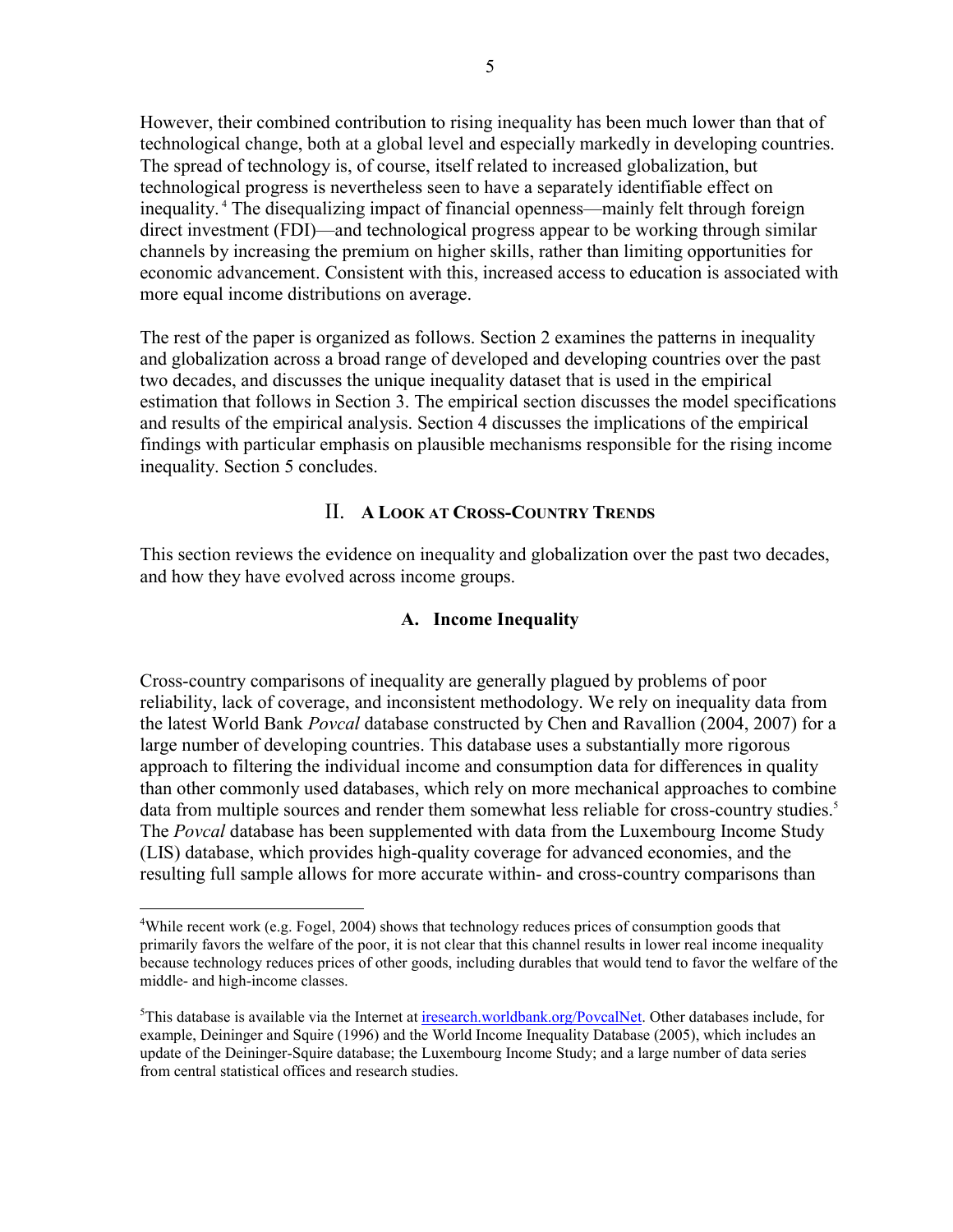are available elsewhere. Given limitations of data availability, the analysis in this chapter uses inequality data based on both income and expenditure surveys. Mixing these two concepts makes a comparison of levels of inequality across countries and regions potentially misleading. Given the difficulty in comparing inequality levels across countries, this section discusses them briefly and focuses instead on changes, while the empirical analysis relies solely on changes in inequality to avoid the biases inherent in level estimations.

Based on observed movements in Gini coefficients shown in the top panel of Figure 1, inequality has risen in all but the low-income country aggregates over the past two decades, although there are significant regional and country differences.<sup>6</sup> In addition, while inequality has risen in developing Asia, emerging Europe, Latin America, the Newly Industrialized Economics, and the advanced economies over the past two decades, it has declined in some sub-Sahara African countries. The middle panel of Figure 1 illustrates that among the largest advanced economies, inequality appears to have declined only in France, whereas among the major emerging market countries (bottom panel), trends are more diverse, with sharply rising inequality in China, little change in India, and falling inequality in Brazil. 7

Perhaps a more detailed picture of inequality is revealed by examining income shares for different country groups, presented in Figure 2. Overall, changes in income shares by quintile (successive subsets with each containing 20 percent of the population) across income levels mirror the evidence on inequality from Gini coefficients. However, the data show that rising Gini coefficients are explained largely by the increasing share of the richer quintiles at the expense of middle quintiles, whereas the income share of the poorest quintile (1) changes little. Furthermore, looking at average income levels across quintiles, real per capita incomes have risen across virtually all income and regional groups for even the poorest quintiles (Figure 3 shows per capita income by quintile in selected regions). Across all income levels, the evidence therefore suggests that in an absolute sense the poor are no worse off (with the exception of a few post-crisis economies), and in most cases significantly better off, during the most recent phase of globalization.

In summary, two broad facts emerge from the evidence. First, over the past two decades, income growth has been positive for all quintiles in virtually all regions and all income groups during the recent period of globalization. At the same time, however, income inequality has increased mainly in middle- and high-income countries, and less so in lowincome countries. This recent experience seems to be a change in course from the perceived general decline in inequality in the first half of the twentieth century It must be emphasized, however, that comparison of inequality data across decades is fraught with difficulty, in view of numerous caveats about data accuracy and methodological comparability.

<sup>&</sup>lt;sup>6</sup>Income country groups are defined in the appendix.

 $^{7}$ In a recent paper, Harjes (2007) finds that while summary measures of income distributions based on disposable income also suggest that inequality has increased in most industrialized countries, this development was very uneven and much less pronounced in euro-area countries.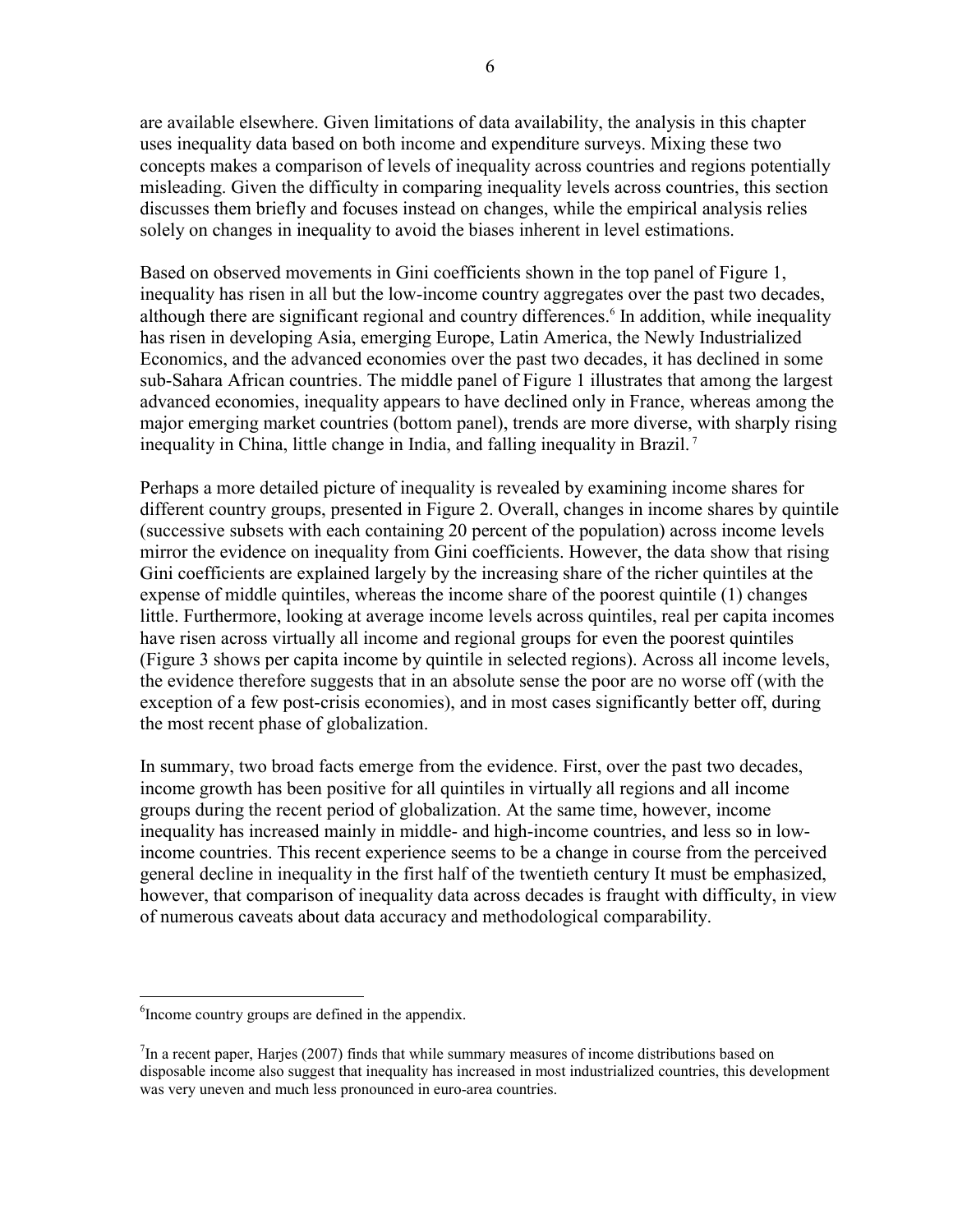## **B. Trade Openness, Financial Openness and Technological Progress**

World trade, measured as the ratio of imports plus exports over GDP, has grown five times in real terms since 1980, and its share of world GDP has risen from 36 percent to 55 percent over this period (top panel of Figure 4). A similar picture emerges when trade openness is measured using tariff rates (bottom panel of Figure 4). Trade integration accelerated in the 1990s, as former Eastern bloc countries integrated into the global trading system and as developing Asia—one of the most closed regions to trade in 1980—progressively dismantled barriers to trade. However, it is noteworthy that all groups of emerging market and developing countries, when aggregated by income group (or by region), have been catching up with or surpassing high-income countries in their trade openness, reflecting the widespread convergence of low- and middle-income countries' trade systems toward the traditionally more open trading regimes in place in advanced economies.

Financial globalization has also proceeded at a very rapid pace over the past two decades. Total cross-border financial assets have more than doubled, from 58 percent of global GDP in 1990 to 131 percent in 2004. The advanced economies continue to be the most financially integrated, but other regions of the world have progressively increased their cross-border asset and liability positions (top panel of Figure 5). However, *de jure* measures of capital account openness present a mixed picture, with developing economies showing little evidence of convergence to the more open capital account regimes in advanced economies, which have continued to liberalize further (bottom panel of Figure 5). $8$ 

Of note, the share of FDI in total liabilities has risen across all emerging markets—from 17 percent of their total liabilities in 1990 to 38 percent in 2004—and far exceeds the share of portfolio equity liabilities, which rose from 2 percent to 11 percent of total liabilities over the same period. Reduced government borrowing needs have also contributed to changing liability structures, with the share of debt in total liabilities falling across all emerging market and developing country regions. Not surprisingly, the share of international reserves in crossborder assets has also risen, reflecting the accumulation of reserves among many emerging market and developing countries in recent years.

At the same time technological development, as measured (in our study) by the share of information and communications technology (ICT) capital in the total capital stock, has risen rapidly over the past 20 years across all income levels (Figure 6). This is quite important in our analysis as technological progress is going to play a key role in explaining much of the observed rise in cross-country inequality. An important point to note here is that in recognizing that technology is interconnected with globalization, we use ICT capital produced domestically as a proxy of technology to distinguish between the two effects. Clearly this does not completely make our measures of globalization (trade, financial)

<sup>&</sup>lt;sup>8</sup>Both de facto and de jure measures have advantages and disadvantages, and are typically seen as complements rather than substitutes in empirical studies. See Kose et al. (forthcoming) for a discussion.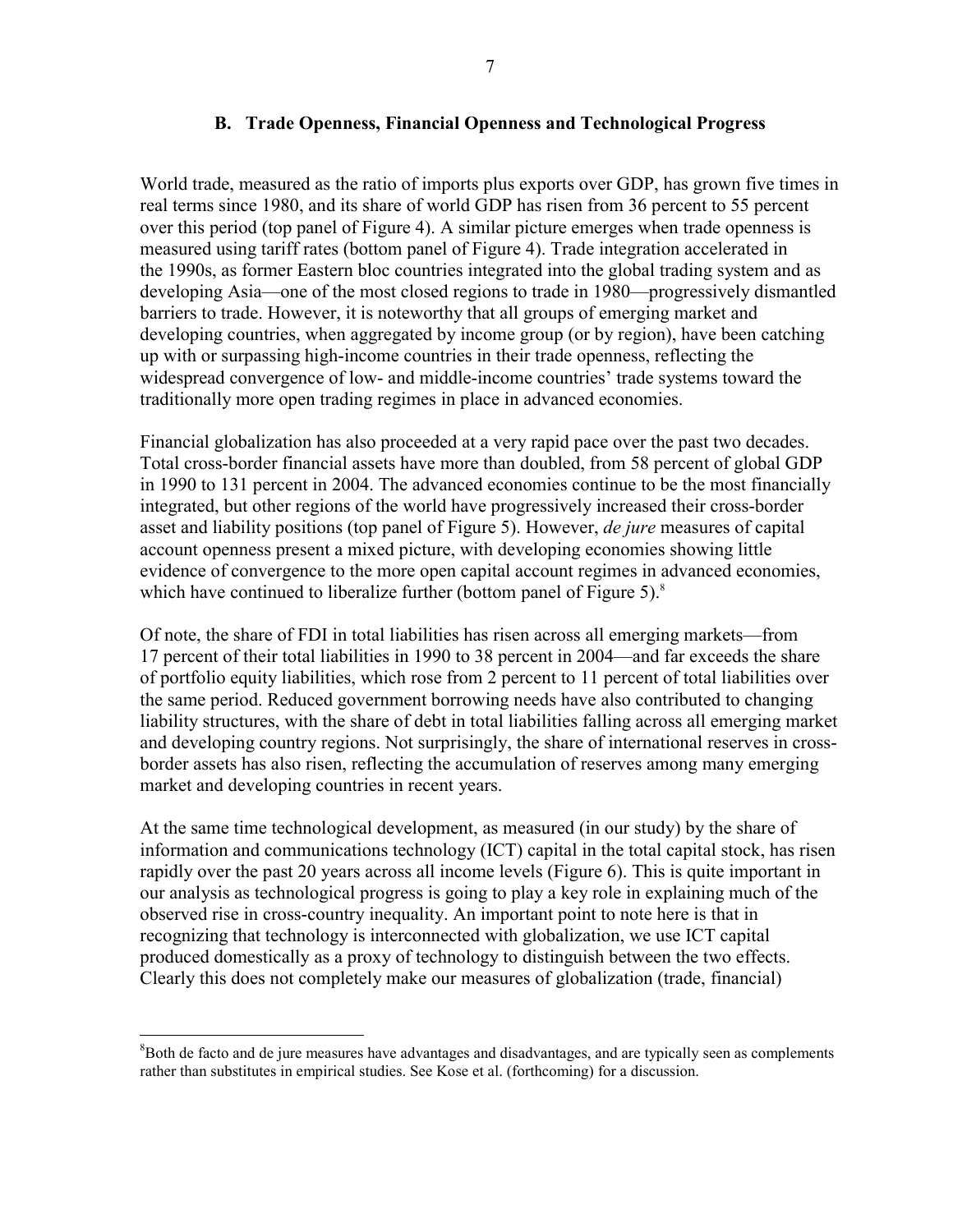exclude technology but rather we separate a large portion of technology proxied with ICT capital.

#### **III. EMPIRICAL ANALYSIS**

In this section we investigate how much of the rise in inequality seen in developing and highincome countries in recent decades can be attributed to increased globalization, and how much to other factors, such as the spread of technology and domestic constraints on equality of opportunity.

## **A. Specification**

In contrast to most existing studies that focus on income inequality in particular country or region,<sup>9</sup> this paper focuses on the within-country variation in inequality and controls for differences in levels across countries. It thereby explicitly addresses the lack of cross-country comparability of levels of income- and expenditure-based measures of inequality.10 The analysis relates the Gini coefficient to various measures of globalization and a number of control variables including technological progress. Globalization measures distinguish between trade and financial openness and include both "de facto" and "de jure" measures. Specifically, trade openness is measured by the (unweighted) *average tariff rate* ("de jure" measure), and the *ratios of both non-oil exports and non-oil imports to GDP* ("de facto" measures). Financial openness is measured by the Chinn-Ito index of *capital account openness* ("de jure" measure), the *ratios of various types of financial liabilities (foreign direct investment, portfolio equity, and debt) to GDP* and the *stock of foreign direct investment assets expressed as a percentage of GDP* ("de facto" measures). The latter, which is closely associated to offshore outsourcing, may be particularly relevant to measure the impact of globalization on inequality in advanced countries, while its value is minimal for most developing and emerging market countries.

The analysis also includes a number of control variables that can be important in determining how inequality changes in countries over time and that have seen significant changes in recent years. These include *technological development*, measured by the share of ICT capital in the total capital stock, *access to education*, measured by the average years of education in the population ages 15 and older, and the share of this population with at least a secondary education, s*ectoral share of employment*, measured by the shares of employment in agriculture and in industry, and *domestic financial development*, measured by the ratio of private credit to GDP.

To the extent that technological change favors those with higher skills and exacerbates the "skills gap," it could adversely affect the distribution of income in both developing and

<sup>&</sup>lt;sup>9</sup>See Goldberg and Pavcnik (2007) for a survey of theoretical and empirical research on the distributional effects of globalization in specific countries.

 $10$ An additional advantage of focusing on within-country variation is to reduce the risk of omitted variable bias.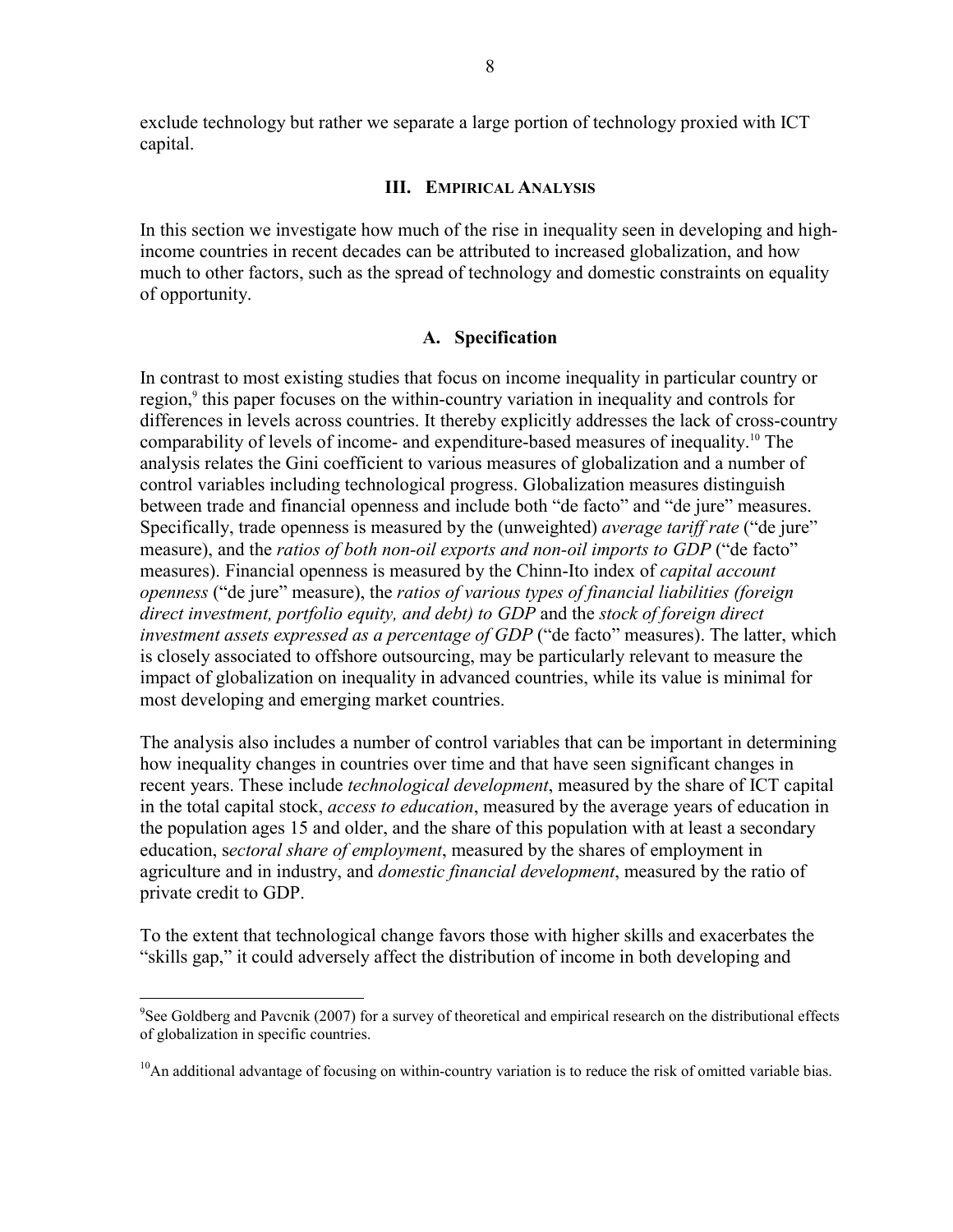advanced economies by reducing the demand for lower-skill activities and increasing the premium for higher-skill activities and returns on capital (see, for example, Birdsall, 2007). As shown in Figure 6, ICT capital has risen rapidly over the past 20 years across all income country groups.

For a given level of technology, greater access to education would be expected to reduce income inequality by allowing a greater share of the population to be engaged in high-skill activities. Both educational variables considered in the analysis have tended to increase across all regions, but with considerable cross-country variation.

In developing countries, a move away from the agricultural sector to industry is expected to improve the distribution of income by increasing the income of low-earning groups. Similarly, increase in the relative productivity of agriculture is expected to reduce income disparities by increasing the income of those employed in this sector.<sup>11</sup> The sectoral distribution of employment is measured by the shares of employment in agriculture and in industry.

Even though financial development may reduce income inequality by increasing access to capital for the poor, this depends on the quality of institutions in a given country. In the context of weak institutions, the benefits of financial deepening may accrue disproportionately to the rich which have higher collateral and/or income, further exacerbating initial inequality in access to finance.

The empirical analysis is based on the following specification: $12$ 

1

$$
\ln(GINI) = \alpha_0 + \alpha_1 \ln\left(\frac{X}{Y}\right) + \alpha_2 \ln\left(\frac{M}{Y}\right) + \alpha_3 (100 - \text{LARIFF}) + \sum_{i=1}^3 \beta_i \ln\left(\frac{L_i}{Y}\right) + \beta_4 \ln\left(\frac{A}{Y}\right) + \beta_5 KA_{OPEN} + \gamma_1 \ln\left(\frac{K_{ICT}}{K}\right) + \gamma_2 \ln\left(\frac{CREDIT}{Y}\right) + \gamma_3 POP_{SH} + \gamma_4 \ln H + \gamma_5 \ln\left(\frac{E_{AGR}}{E}\right) + \gamma_6 \ln\left(\frac{E_{NDD}}{E}\right) + \varepsilon,
$$

where *X* and *M* are non-oil exports and imports, *Y* is real per capita GDP, *TARIFF* is the average tariff rate,  $A$  and  $L$  are financial assets and liabilities, respectively,  $KA_{OPEN}$  is the capital account openness index, *KICT* is ICT capital, *K* is physical capital, *CREDIT* is credit to the private sector by deposit money banks and other financial institutions, *POP<sub>SH</sub>* is the share of population aged 15 and over with secondary or higher education, *H* is average years of education in the population aged 15 and over, *EAG*R and *EIN*D are employment in agriculture and industry, and *E* is total employment.

 $11$ In this context, greater flexibility in labor markets that facilitates a move away from low-return occupations to those where opportunities are better can also be expected to improve the distribution of income (see Topalova, 2007).

<sup>&</sup>lt;sup>12</sup>Using the logarithm of the Gini (rather than the Gini itself) makes this bounded variable behave more like a normally-distributed variable and hence more amenable to ordinary least squares estimation. Robustness of the results was confirmed also using a logistic transformation of the Gini coefficient (making the variable completely unbounded).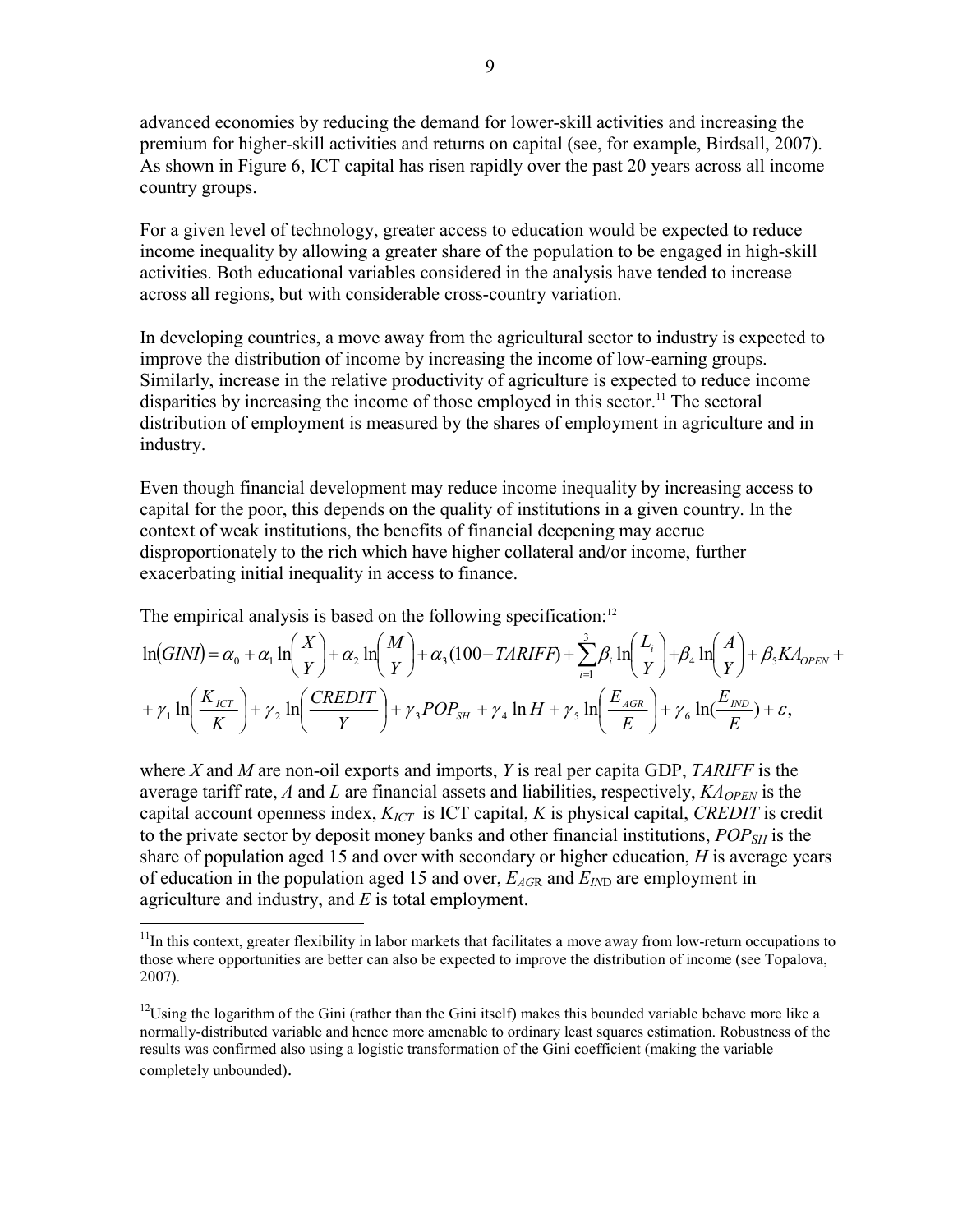The sample of countries for which all variables used in the regressions were available consists of 51 countries, of which 20 are advanced and 31 are developing and emerging market countries, and the period covered is 1981–2003.<sup>13,14</sup> For the estimation, the left- and right-hand-side variables are demeaned using country-specific means in order to focus on within country changes instead of cross-country level differences. In addition, time dummies are included to capture the impact of common global shocks such as business cycles or growth spurts. The resulting model is estimated using ordinary least squares with heteroskedasticity-consistent standard errors. The robustness of this specification was tested in various ways, including instrumental variable techniques (see section 3.3).

#### **B. Results**

The estimation of the model for the whole sample of countries shows that three components of globalization have a significant impact on inequality (column 1 of Table 1). Interestingly, trade and financial globalization appear to have opposite effects: an increase in the export-to-GDP ratio is found to reduce inequality as does a reduction in average tariff rates, while on the financial side, the stock of inward FDI (expressed as a ratio to GDP) increases inequality. These effects which are significant at the 5 percent level proved very robust to a number of sensitivity tests (see section 3.3). The model re-estimated dropping the insignificant measures of globalization constitutes our benchmark model (column 2 of Table 1). The coefficient on exports implies that a one standard deviation increase in the export-to-GDP ratio from its sample mean would reduce the Gini by 3.4 percent. Similarly, a one standard deviation decrease in tariffs would reduce inequality by 1.7 percent while a one standard deviation increase in inward FDI would increase inequality by 2.7 percent. In order to better understand the inequality-reducing impact of exports, the export-to-GDP ratio is split by sector of origin (agriculture, manufacturing and services) (column 3 of Table 1). We find that it is the agricultural component of exports that is especially important to reduce inequality. The effects of agriculture, manufacturing, and services exports are statistically not significantly different from one another, but agricultural exports have the largest coefficient and are statistically significant. The coefficient on exports thus seems to reflect the fact that in many developing countries a lot of the poor are still employed in the agricultural sector, so that an improvement in the export prospects of this sector tends to reduce inequality. Tariff reductions on average also seem to benefit the poor relatively more than the rich, suggesting that on average they affected goods which are disproportionately consumed by the poor and/or formal sectors where the better-off part of the population is employed. The inequalityraising impact of inward foreign direct investment, although puzzling at first, appeared to make a lot of sense upon examination of data on the sectoral composition of FDI. These

<sup>&</sup>lt;sup>13</sup>See the appendix for a list of countries included in the estimation.

<sup>&</sup>lt;sup>14</sup>Since income and consumption surveys are not conducted annually, the estimations use an unbalanced panel with observations included only for years for which actual data are available. No extrapolation was used.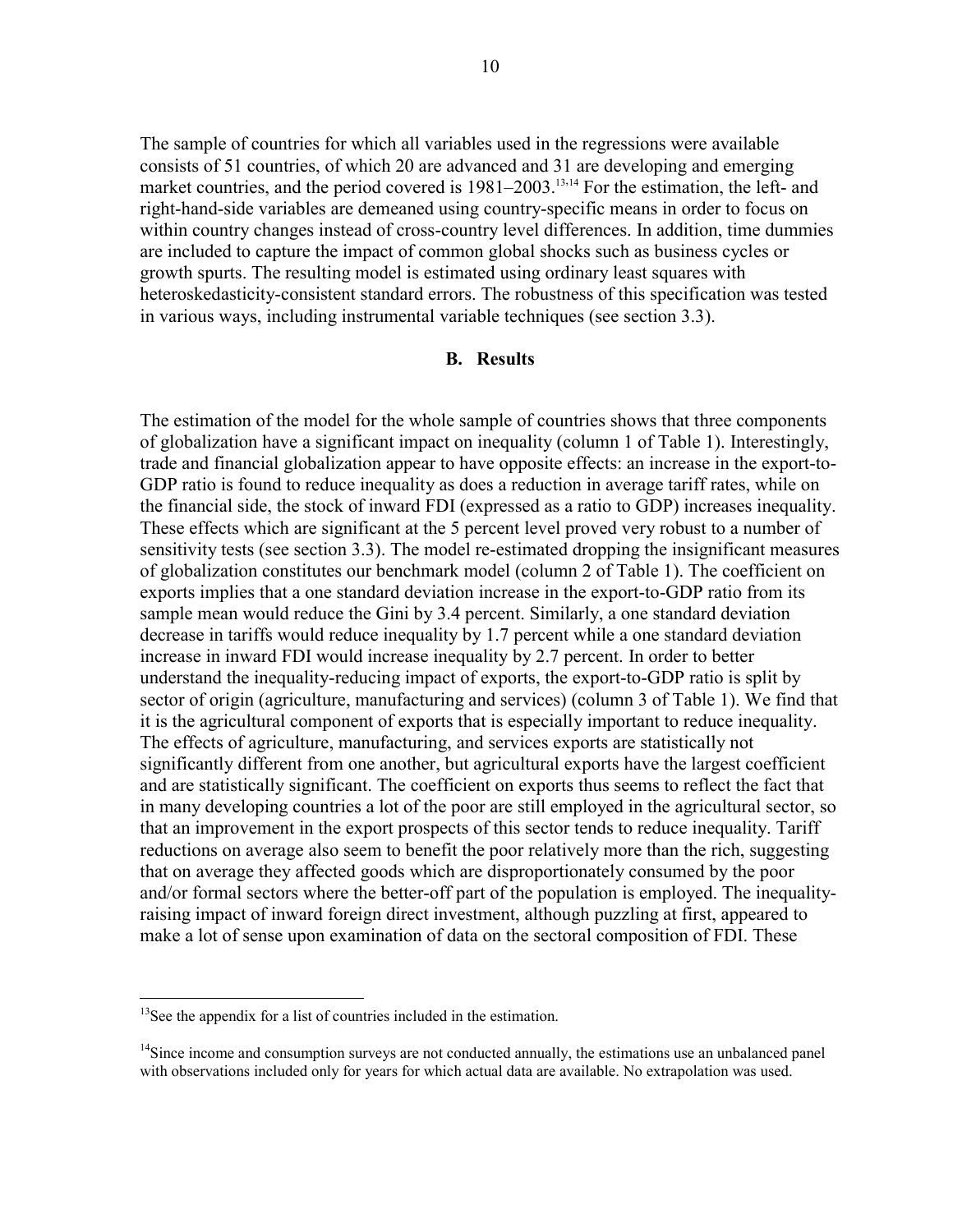suggest indeed that FDI mostly takes place in relatively higher skill- and technologyintensive sectors, and thereby increases the demand for and wages of more skilled workers.

Most of the control variables are also found to be statistically significant and—except for the education variables—these estimates are generally robust. First, technological progress and domestic financial deepening both significantly increase inequality.<sup>15</sup> These effects are in line with the discussion above that technological progress increases the demand for skilled workers and that the benefits of enhanced financial deepening may disproportionately accrue to the rich, which have more collateral and/or income. The coefficient on technological progress is significant at the 5 percent level in the benchmark model while that on domestic financial deepening is significant at the 1 percent level. The coefficients suggest that a one standard deviation increase in these variables from their mean level would increase inequality by 1.7 percent in the case of technological progress and by 2.6 percent in the case of domestic financial deepening.

Second, the share of agriculture employment tends to increase inequality, while the share of industry employment reduces it. This is consistent with the idea that labor shifts from agriculture to industry raise the productivity of the agricultural sector where most poor are employed and decrease productivity in industry. Replacing the employment shares by measures of labor productivity in agriculture and industry (column 3 of Table 1) confirms that this is the channel at work. These results are in line with the importance of agricultural exports to reduce inequality (see above). The coefficients on the agricultural and industry employment shares are significant respectively at the 5 and 1 percent levels in the benchmark model. A one standard deviation reduction in the agriculture employment share reduces inequality by 3.3 percent, while a one standard deviation increase in the industry employment share reduces it by 2.3 percent.

Finally, the regression coefficients on education suggest that an increase in the average years of education in the population reduces inequality, presumably because it enables more people to benefit from the opportunities offered by technological progress and foreign direct investment. For a given average level of education, however, a larger dispersion as measured by the share of the population with secondary or higher education tends to increase inequality. Depending on the regression, these coefficients are sometimes imprecisely estimated. This is likely reflecting overlap between some control variables. For instance, when the sectoral employment shares are excluded from the regression (column 5 of Table 1), the coefficients on the education variables are very significant. To some extent, the share of employment in industry captures the effect of higher education since the two are likely correlated.

1

<sup>&</sup>lt;sup>15</sup>There was no evidence of a threshold effect by income level for the result on domestic financial deepening, suggesting that the type of financial system, that is, based on relationship or arm's length, may be a more important determinant of equality of access to finance.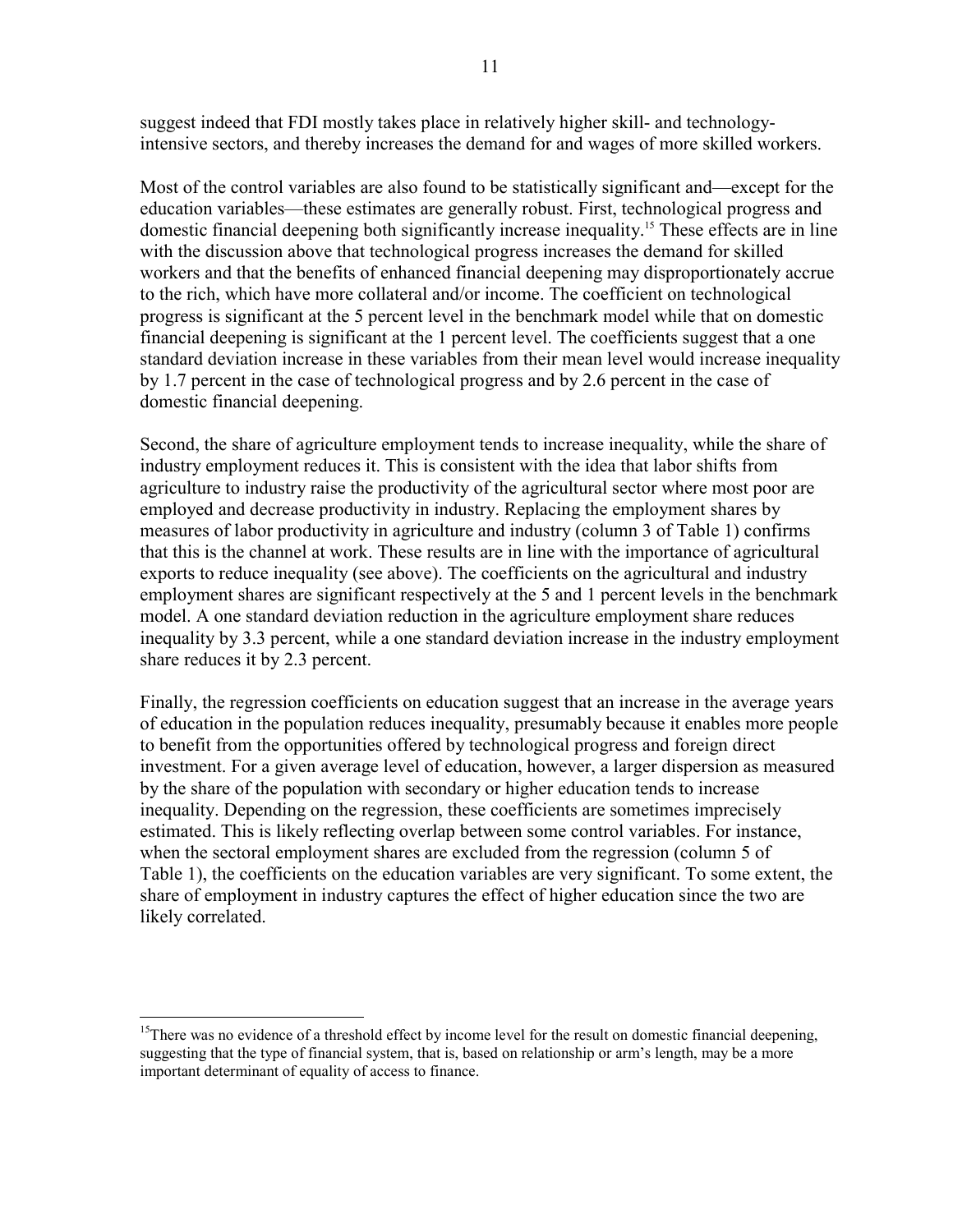#### **C. Robustness**

The reported results were confirmed for robustness in several ways. In order to address concerns that inequality may itself influence globalization variables, the export-to-GDP ratio and the ratio of the inward stock of FDI to GDP (the two significant "de facto" measures) were instrumented using their lagged value, the export-weighted real GDP of trade partners (a measure of the demand for the country's exports), and a distance-weighted sum of industrial countries' FDI assets (a measure of the supply of FDI).<sup>16</sup> The results proved robust to endogeneity (column 6 of Table 1) and other robustness tests, such as dropping one country at a time from the sample, dropping one variable at a time from the regression, and running the regressions including GDP per capita as an explanatory variable. The GDP per capita variable was excluded in the reported estimations in order to estimate the full effects of the variables of interest, including their effect through higher overall growth. Other possible explanatory variables (democracy, constraints on the executive, flexibility of regulations, real exchange rate, and terms of trade) were initially included, but their effects were not robustly estimated.<sup>17</sup>

To gain further insight into the impact of globalization on inequality, the empirical model was also estimated using the income shares of the five quintiles of the population as dependent variables (Table 2). Most of the results from the estimations using Gini coefficients are confirmed, although the estimates at the quintile level are less precise for tariff liberalization and technological progress. In line with the changes observed in the income shares of quintiles, the effects on the bottom four quintiles are qualitatively similar and in the opposite direction from that on the richest quintile. Export growth is associated with a rise in the income shares of the bottom four quintiles and a decrease in the share of the fifth (that is, the richest) quintile. Similarly, a reduction in the share of agricultural employment (which raises the sector's productivity of labor) is also associated with a rise in the income share of the bottom four quintiles, whereas it has the opposite effect on the income share of the richest quintile. The benefits of tariff reduction are mostly concentrated in the income shares of the three bottom quintiles, offset by a decrease in the income share of the top quintile. In contrast, financial globalization, technological progress, and greater financial deepening benefit mainly the income share of the richest 20 percent of the population.

We also explored the possibility of heterogeneous effects of globalization, technological progress, and other variables across country groups (Table 3); results are, however, more tentative as the number of observations used for identification of group-specific effects is much smaller. The first obvious distinction of interest is between advanced countries on the one hand and emerging and developing countries on the other hand. A differentiated effect

1

 $16$ The validity of these instruments was confirmed using the Anderson and Hansen tests.

 $17$ Although government social spending and transfers, migration, and remittances may potentially have important additional effects on the observed inequality outcomes, comprehensive data were not available across many countries and therefore not used in estimation.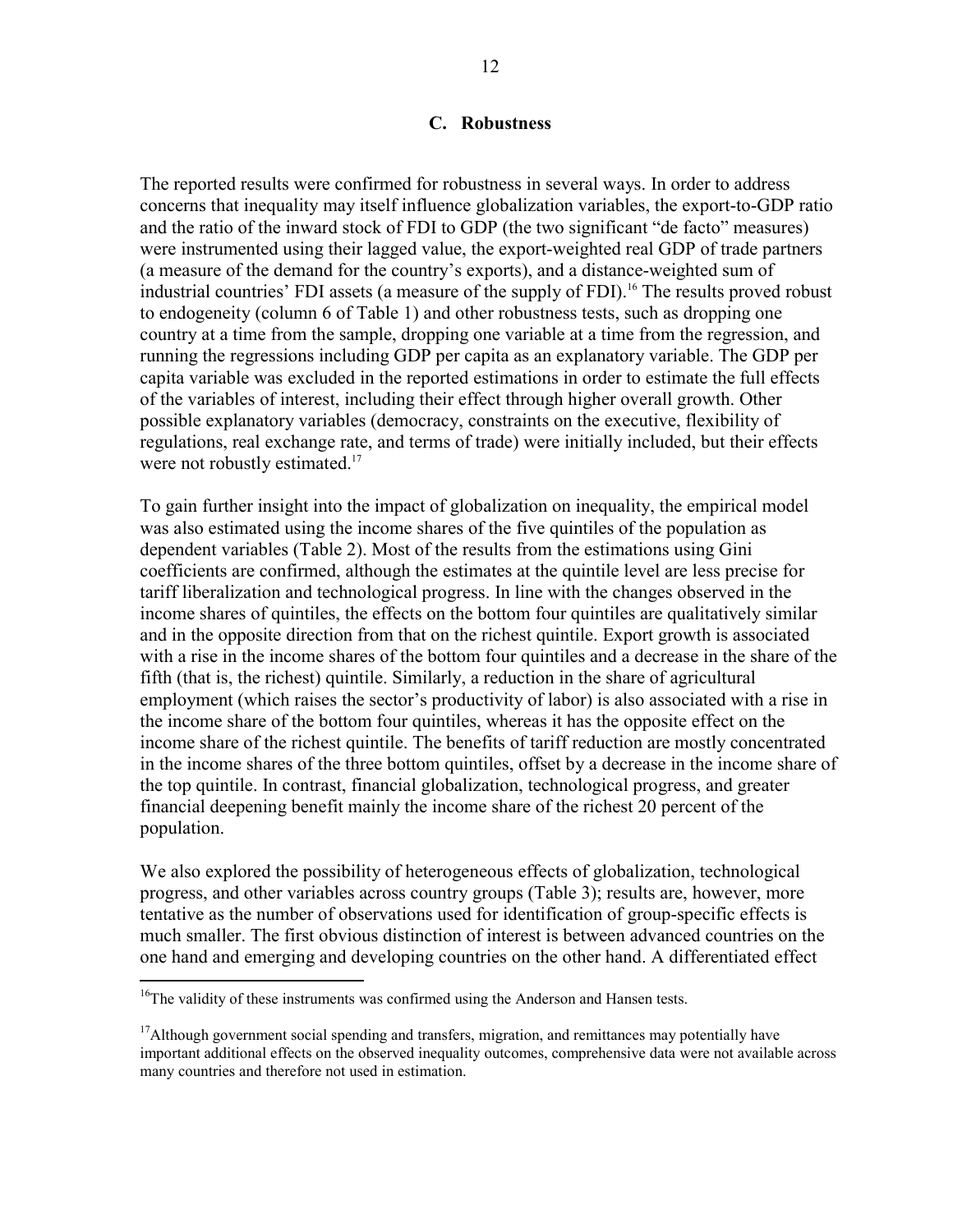was allowed for each control variable and each component of trade and financial openness, including two new variables, the share of export destined to developing countries and the share of imports originating in developing countries (these variables were not significant when the full sample was used).

While maintaining common time dummies, interaction terms between the other regressors and a dummy for advanced countries were included to measure the difference between the effects for advanced countries and the estimated average effect for the full sample. A joint test that all the differences are zero was rejected, due mostly to different effects (for advanced and developing countries) of the FDI (stock) asset-to-GDP ratio and to a lesser extent of the debt liabilities-to-GDP ratio and the share of imports originating in developing countries. While these three variables are insignificant for the full sample (and particularly for developing countries), they are significantly different from zero for advanced countries. The estimation indicates that FDI assets increase inequality in advanced countries, while debt and the share of imports from developing countries contribute to reduce it.

Another distinction of interest is between different developing regions: the main two developing regions represented in the sample are developing Asia and Latin America (only a few African and Middle Eastern countries are included due to data limitations). Due to the even smaller sample sizes involved for these subgroups, a differentiated effect by developing region (developing Asia, Latin America, and other) was tested only for the export-to-GDP ratio, the stock of inward FDI (as a share of GDP) and the technological progress variables. A joint test that all differences are zero was rejected, due to the different effect of technological progress in developing Asia and Latin America. The disequalizing effect of technological progress is stronger in Asia than on average in the full sample and weaker in Latin America (actually insignificantly different from zero). This possibly reflects the greater share of technology intensive manufacturing in Asia than in Latin America.

## **IV. DISCUSSION**

Based on the estimated models, the contributions of the various factors to the change in the Gini coefficient can be calculated as the average annual change in the respective variable multiplied by the corresponding coefficient estimate. The results of the previous section's empirical analysis imply that the main factor driving the recent increase in inequality across a very broad range of countries has been technological change.

Technological progress alone explains nearly 0.35 percent of the 0.45 percent annual average increase in the Gini coefficient from the early 1980s (top panel of Figure 7). Globalization and financial deepening together contributed another 0.1 percent a year. The estimations suggest that increased access to education and a shift in employment away from agriculture contributed 0.1 percent a year towards a reduction in the Gini coefficient. The small net adverse impact of globalization on inequality is a result of two offsetting forces. While the globalization of trade has in the aggregate tended to reduce inequality, financial globalization, and foreign direct investment in particular, has tended to exacerbate the trend towards rising inequality.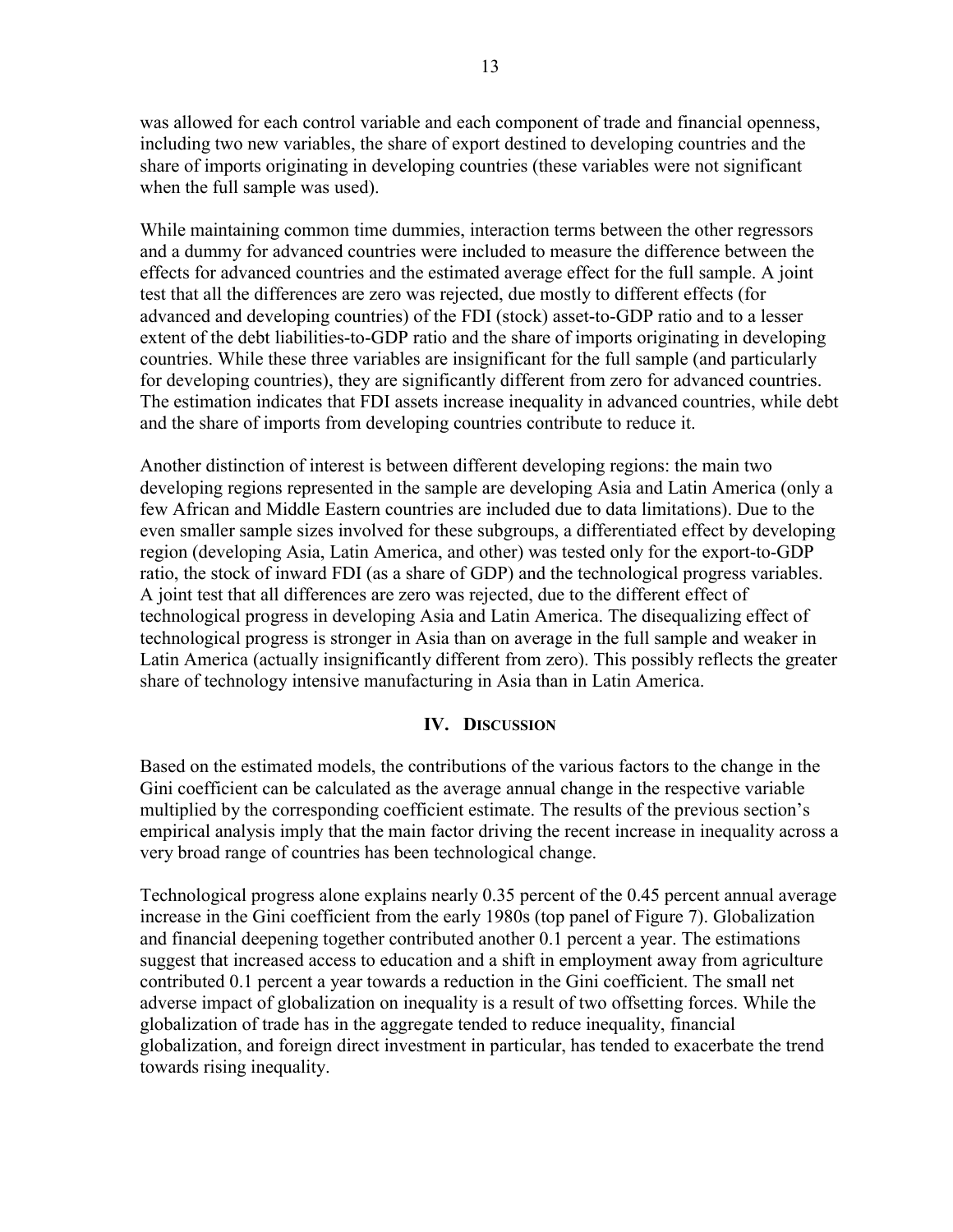The results of estimations run separately for developed (middle panel of Figure 7) and developing countries (bottom panel of Figure 7) suggest that the impact of globalization on inequality differs between these two groups of countries. Among developed countries, where the Gini coefficient has risen by an average of 0.6 percent every year over the sample period, the adverse impact of globalization is somewhat larger than that of technological progress. Among developing countries, however, where the Gini coefficient has risen by about 0.3 percent a year on average, technology has been the main driving force while globalization has in fact provided a small counterweight by tending to reduce inequality.

What explains the above patterns in inequality, as well as the marked differences between developed and developing countries? To answer this question, it is useful to look at the channels through which globalization and technology operate in terms of their impact on the distribution of income.

The beneficial effects of trade on inequality in developing countries are particularly noticeable for agricultural exports, given agriculture still employs a large share of the workforce. Opening up of trade in agriculture, increases the income of those who are dependent on agriculture for their livelihood in developing countries. Moreover, the shift of underemployed agricultural workers to manufacturing or services also increases the relative productivity of agriculture, raising the income of those who continue to remain dependent on agriculture, and are typically among the lowest earning workers in developing countries. A reduction in tariffs is also associated with a reduction in inequality by allowing cheaper imports to substitute for more expensive domestically produced consumption and intermediate inputs, consistent with the predictions of the Stolper-Samuelson hypothesis.

For developed countries, imports from developing countries are associated with a reduction in inequality. To the extent that noncompeting imports are available more easily and at a lower price, the effective income of poorer segments of the population are increased allowing them to consume more than previously. Moreover, lower paying low-end manufacturing jobs are substituted by higher paying service sectors in the expanding retail and consumer finance sectors. As might be expected, imports from other advanced economies do not have the same beneficial impact on inequality because higher-end imports are likely to affect higher paying domestic employment that may not be readily substituted by new service sector employment opportunities. Higher end imports can also be expected to form a small component of the consumption basket of the poorer segments of the population.

In both developed and developing countries, financial globalization—and foreign direct investment in particular—are associated with increases in income inequality. In both groups of countries, inward FDI is associated with rising inequality, while in developed countries outward FDI also has an additional negative impact. What explains this pattern? From the point of view of the host country, FDI tends to take place in higher skill and higher technology sectors. As a result, while FDI increases employment and income, this tends to favor those who already have relatively higher skills and education. In developed countries, FDI often goes into skill intensive and high technology sectors, raising the incomes of those who are better educated and tend to already have higher incomes, further exacerbating income inequality. In developing countries, the bulk of FDI goes into low-end manufacturing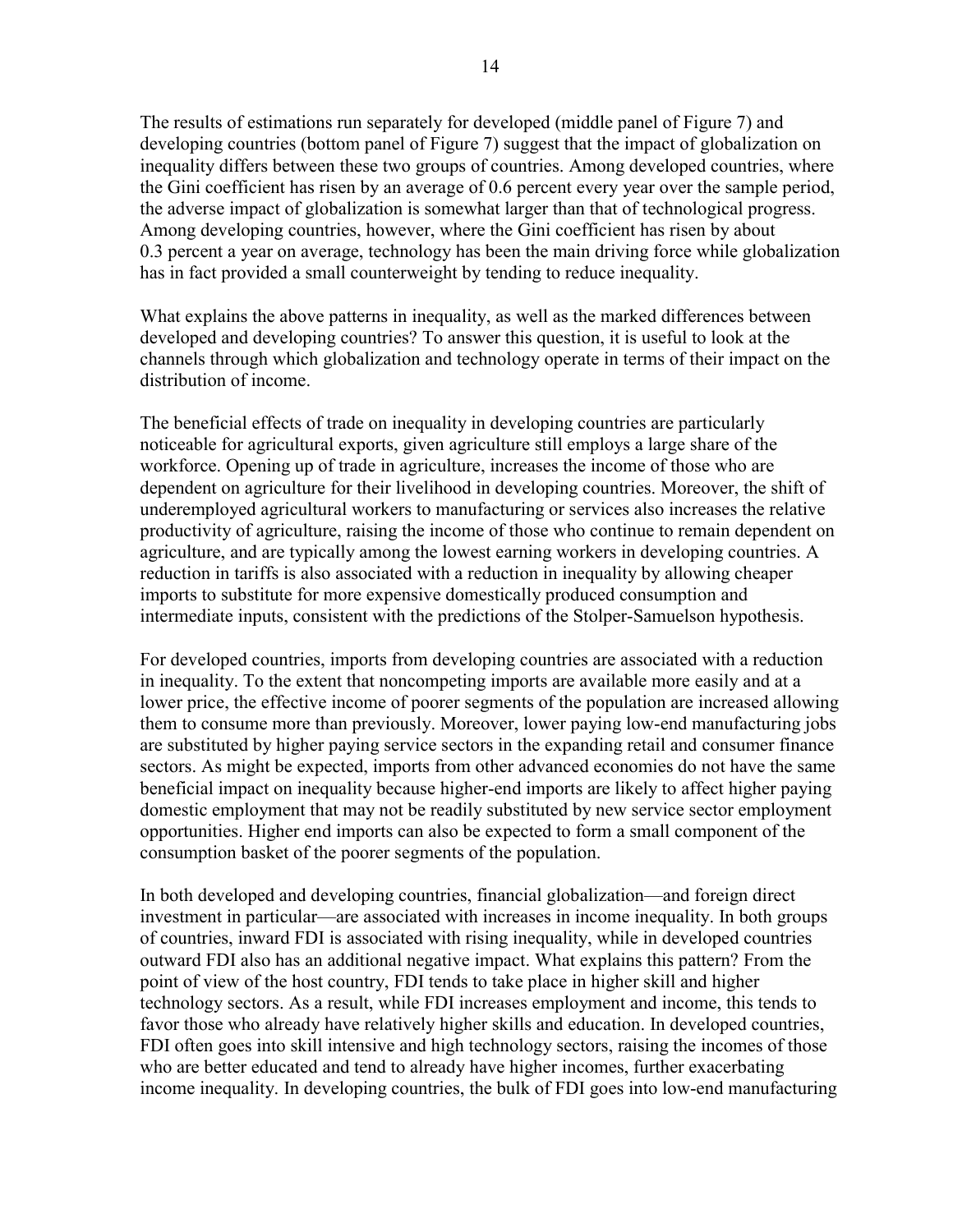and natural resource sectors, increasing employment opportunities and income for those who have higher skills than for example agricultural workers. As result, in both developing and developed countries, inward FDI increases the relative demand for higher skilled workers. Outward FDI in developed economies predictably tends to increase inequality by reducing employment opportunities in relatively lower skill sectors.

The impact of technology on inequality is closely related to that of foreign direct investment. Technological progress, in both developed and developing countries, increases the premium on skills and tends to substitute away low-skill inputs (Birdsall, 2007). Technological progress thus increases the relative demand for higher skills, thereby exacerbating inequality in income. In developed countries, the use of technology is widespread in both manufacturing and services, affecting a substantial segment of the economy. Among developing countries, the adverse effect of technology on income inequality is more evident in Asia than in Latin America. Manufacturing is a greater share of the economy in many Asian countries than in Latin American countries, and impact of new technology affects a greater share of the population in the former.

The adverse impact of financial deepening on inequality suggests that while overall financial deepening is associated with higher growth, a disproportionately larger share of increased finance goes to those who already have higher incomes and assets which can serve as collateral. The better off are thus able to take greater advantage of increased finance to further increase their income and earnings potential.

Overall, the results suggest that both globalization and technology tend to increase the returns to skills in both developed and developing countries. While incomes have increased across all segments of the population in virtually all regions and countries, the incomes of the already well off have increased by disproportionately more during the recent era of globalization. Greater access to education and training can increase the share of the population that can take advantage of the opportunities to improve living standards from both globalization and technology. The results of this paper confirm that while these two important factors have made a positive contribution to income, not just at the aggregate level but even at the level of different subgroups of the population, better access to education and training could allow the undeniably positive benefits of globalization and technology to be shared more broadly. In the same vein, broader access to finance would also benefit the poorer segments of the population, and it is not just aggregate financial deepening but how broadly it is available that matters.

The results of the analysis provide empirical support to the notion expressed by Bernanke that technological change played a major role in increasing inequality, while globalization played a smaller role. At the same time, our findings are at odds with arguments made by several economists that the increase in international trade contributes to the rise in inequality.<sup>18</sup>

<sup>&</sup>lt;sup>18</sup>See Bernanke (2008).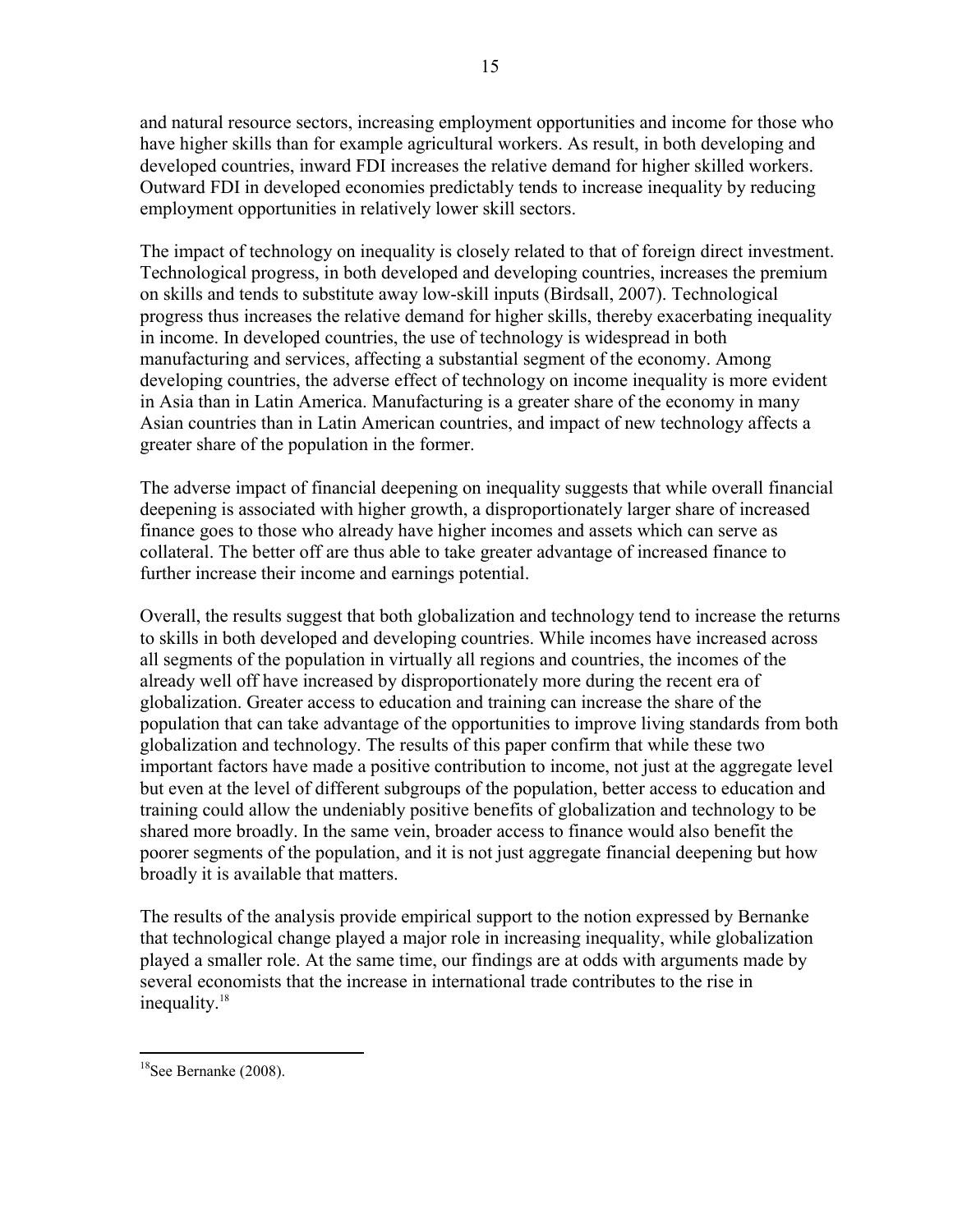The research presented in this paper could be extended along several dimensions. First, it is important to examine the impact that government policies, and fiscal policies in particular, have on the distribution of income. While one can conjecture that certain types of redistribution policies could ameliorate the adverse distribution of income, to date no comprehensive database of government policies across countries exists that would allow for an empirical examination of the impact of government policies. A second line of enquiry would be to examine the impact of FDI in different sectors, where the distributional consequences might be expected to vary. Finally, the impact of technological progress can expected to vary by sector and type of technology. This too, is however, limited by the availability of comprehensive data across countries and over time, suggesting that extensions of this type would have to be limited to a single country or a relatively small group of countries.

## **V. CONCLUSION**

Estimates using a new and more reliable dataset on inequality and detailed measures of globalization suggest that the observed rise in inequality across both developed and developing countries over the past two decades is largely attributable to the impact of technological change.19 The contribution of increased globalization to inequality has in general been relatively minor. This reflects two offsetting effects of globalization: while increased trade tends to reduce income inequality, foreign direct investment tends to exacerbate it. Both globalization and technological progress tend to increase the relative demand for skills and education. While incomes have increased across all segments of the population in virtually all countries in the sample, incomes of those who already have higher levels of education and skills have risen disproportionately more.

The implication of these findings is that broader access to education will allow a greater segment of the population to take advantage of the opportunities from globalization and technological change. While these changes have increased incomes across countries and helped reduce poverty, the benefits would be even greater, allowing for a faster reduction in poverty, if the distribution of skills became more equal. This suggests that the returns to investment in education for all countries has risen in the recent era of globalization.

 $19$ The dataset used in the study is available in its entirety by the authors upon request.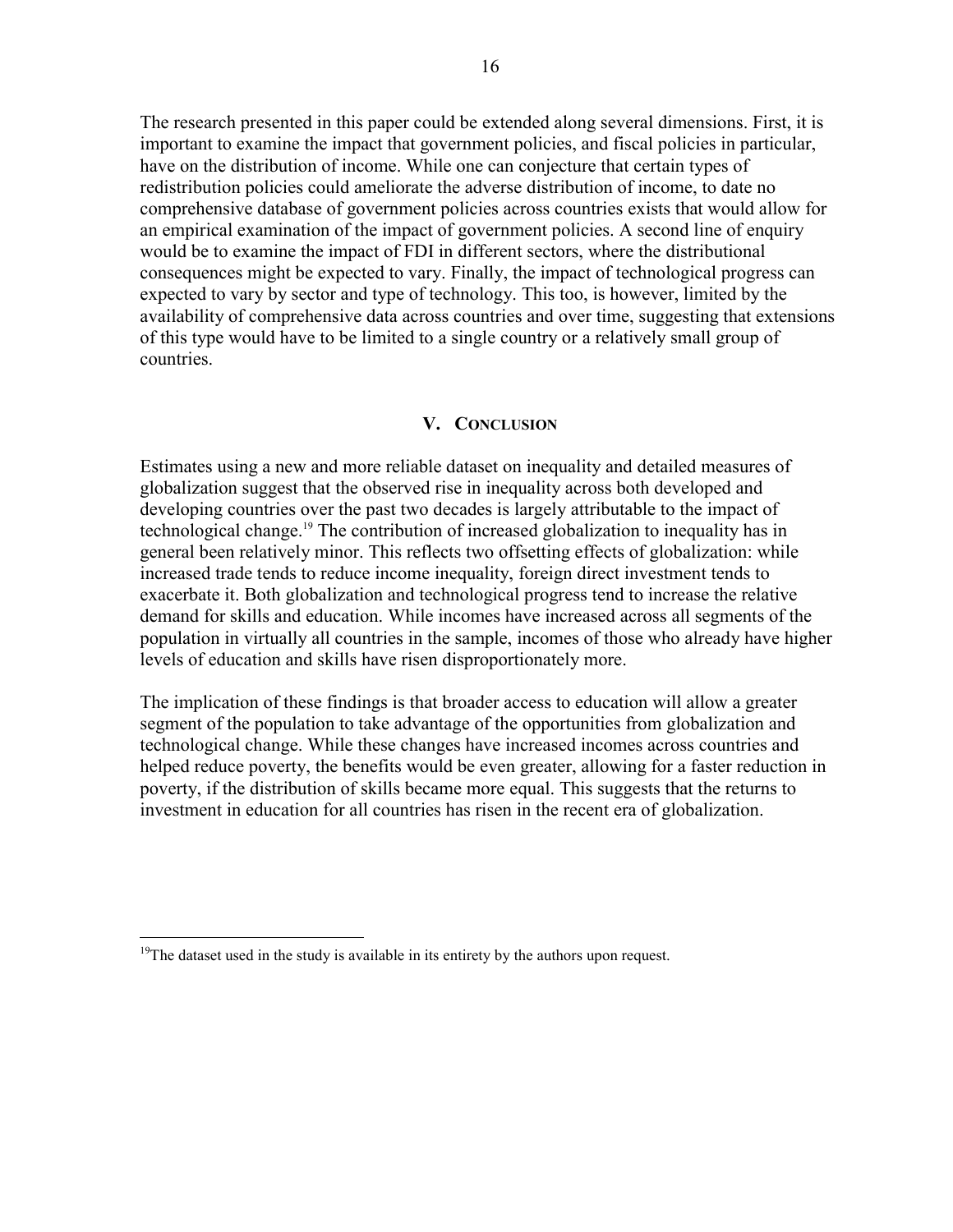#### **APPENDIX I. VARIABLE DEFINITIONS AND DATA SOURCES**

This appendix provides further details on the construction of the variables and the data sources used in this chapter.

#### **Gini Index**

The primary source for the Gini index data is the World Bank *Povcal* database. For Mexico and Poland, the consumption-based Gini indices and quintile income shares were extrapolated historically for the period prior to 1992—for which only income-based measures are available—by assuming that the changes in consumption-based measures are identical to the observed changes in income-based measures that are available for that period. A similar process was applied to Peru's data prior to 1990, applying the changes in the observed consumption-based measures for earlier years to the income-based Gini index available from 1990 onward. For Argentina and Uruguay, the data cover only urban areas because of the high rate of urbanization in these two countries. For China and India, data with full country coverage (combining urban and rural data from the World Bank *Povcal* database) were provided by Shaohua Chen of the World Bank. When *Povcal* data were not available (mainly for advanced economies), the data from the Luxembourg Income Study were used, as provided in the World Income Inequality Database, Version 2.0b, May 2007 (WIDER).

These data are mostly available only until 2000. The following other sources were also used to increase coverage for advanced economies: data for Australia are from the Australian Bureau of Statistics; data for Germany are from the Deutsches Institüt für Wirtschaftsforschung; data for France are from the European Commission; household inequality data for Hong Kong SAR are from the Hong Kong Census and Statistics; household inequality data for Singapore are from Ong Whee Sze (2002); household Gini index data for Japan are from Shirahase (2001); income share data for Japan measuring household consumption inequality and excluding agricultural households are from the Family Income and Expenditure Survey provided by the Japanese Statistics Bureau (all included in WIDER); and household inequality data for Korea were provided by Professor Kyungsoo Choi of the Korea Development Institute. The regressions used only actual (not interpolated) observations.

#### **Trade Globalization**

De facto trade openness is calculated as the sum of imports and exports of (non-oil) goods and services over GDP. The data are from the World Economic Outlook database (April 2007). Sectoral trade data on agriculture, manufacturing, and services are from the World Bank's World Development Indicators database (April 2007). De jure trade openness is calculated as 100 minus the tariff rate, which is an average of the effective tariff rate (tariff revenue/import value) and of the average un-weighted tariff rate. The data are from a database prepared by IMF staff. Each component of the implied 100 minus tariff rate is interpolated linearly for countries with data gaps less than or equal to seven missing observations between 1980 and 2004. When data for either component (the effective tariff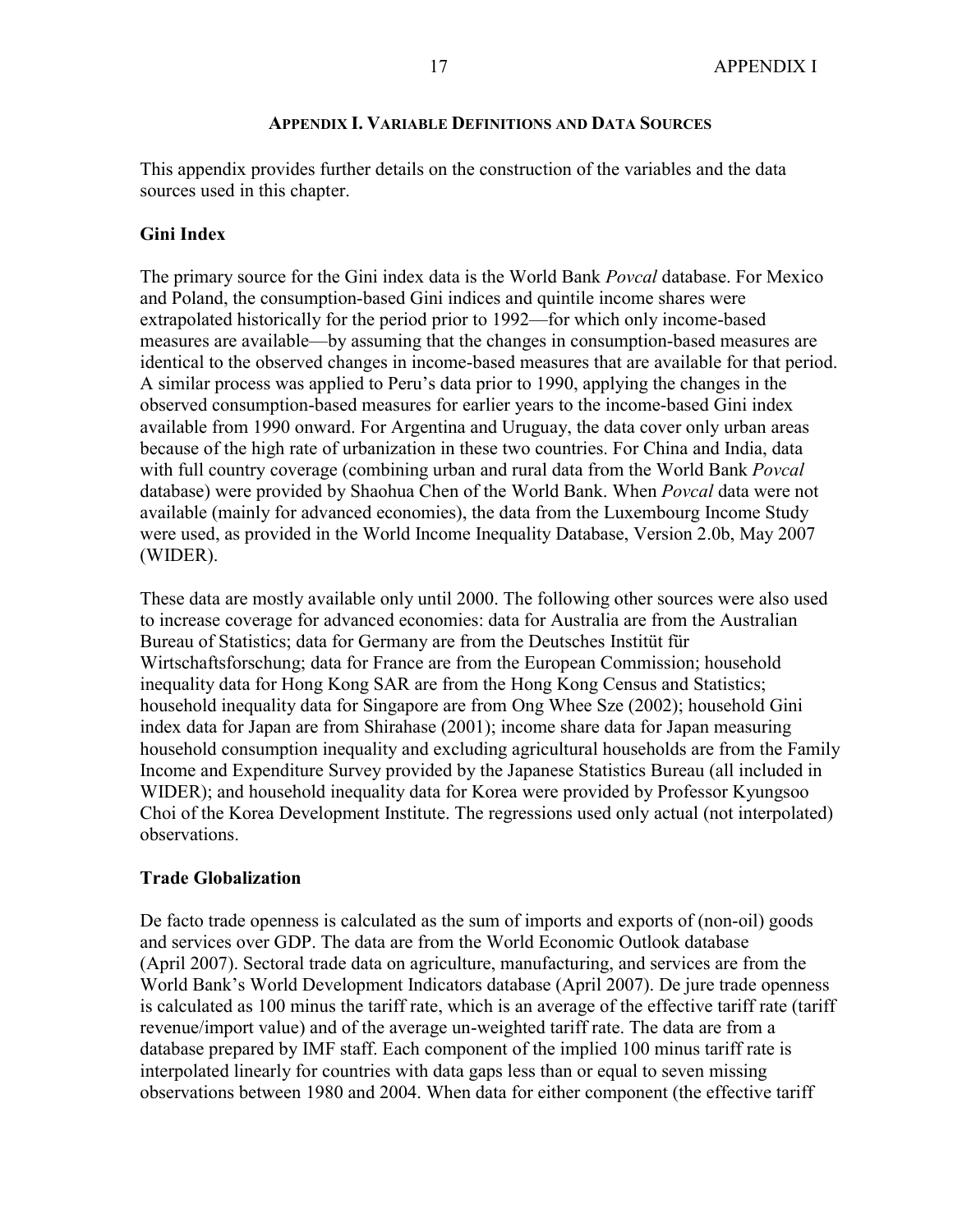rate or the average un-weighted tariff rate) are shorter than for the other, the shorter series is extrapolated using the growth rate of the longer series. Finally, for countries with only one of the two components, only the available one is used.

## **Financial Globalization**

De facto financial openness is calculated as the sum of total cross-border assets and liabilities over GDP. Data on financial globalization are from the "External Wealth of Nations Mark II" created by Lane and Milesi-Ferretti (2006). The components of de facto financial openness in percent of GDP include (for both assets and liabilities) (1) FDI, (2) portfolio equity, (3) debt, (4) financial derivatives, and (5) total reserves minus gold (assets only). De jure financial openness refers to the capital account openness index (KAOPEN) from Chinn and Ito (2006). The index is based on principal components extracted from disaggregated capital and current account restriction measures in the IMF's *Annual Report on Exchange Arrangements and Exchange Restrictions*.

## **Capital Stock and ICT Capital**

Fajnzylber and Lederman (1999) is the source of the capital stock series for the entire economy. This data set extends the capital stock series estimated by Nehru and Dhareshwar (1993) by adding the annual flow of gross fixed capital formation and assuming a 4 percent depreciation rate of the preexisting stock of capital. Fajnzylber and Lederman (1999) was further updated to recent years using the same methodology. Jorgensen and Vu (2005) provides series on IT investment using national expenditure data for computer hardware, software, and telecommunications equipment. A perpetual inventory method applies varying depreciation rates to estimate the IT capital stock. This method assumes a geometric depreciation rate of 31.5 percent and a service life of seven years for computer hardware, 31.5 percent and five years for software, and 11 percent and 11 years for telecommunications equipment.

## **Private Credit**

Each country's financial depth is estimated by its ratio of credit to the private sector by deposit money banks and other financial institutions to GDP. The source is the Financial Structure database prepared by Beck, Demirgüç-Kunt, and Levine (2000) and revised in March 2007. Data for China are based on IMF staff calculations.

## **Education**

Data on educational attainment of the population ages 15 and older are from the Barro-Lee (2000) data set. The series used are the average schooling years in the population, and the share of the population with secondary and/or higher education.

## **Sectoral Employment**

Data on employment shares in agriculture and industry are from the World Bank's World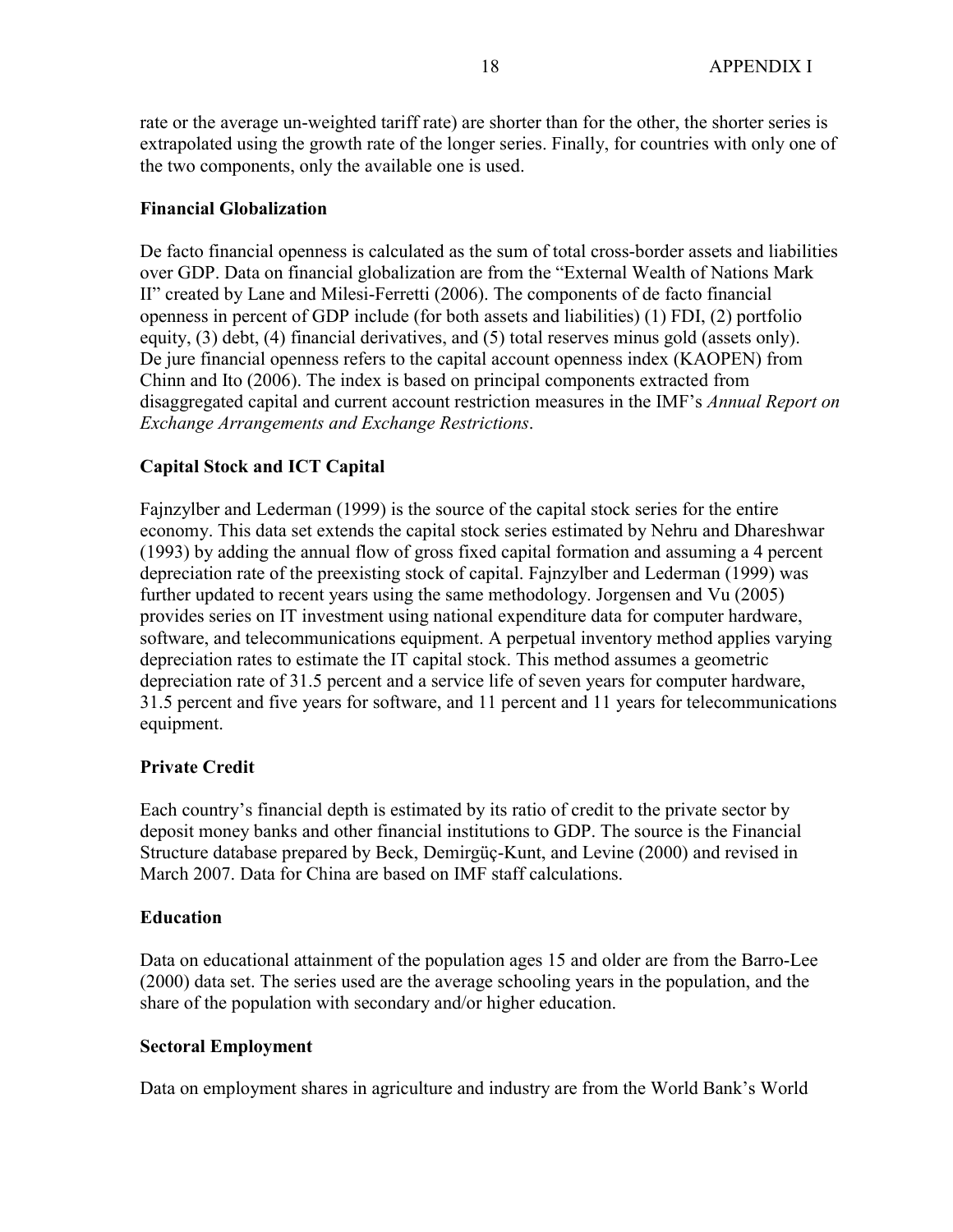Development Indicators database (April 2006). The shares are interpolated linearly for countries with data gaps of seven or fewer missing observations between 1980 and 2005. For Bolivia, data are from the International Labor Organization's LABORSTA database for 1988–2001 and from the Instituto Nacional de Estadística for 2002–05. For Ecuador, data for 1988–2005 are from the International Labor Organization's LABORSTA database. For Morocco, data for 1999–2002 are from the Direction de la Politique Economique Générale. For Paraguay, data for 1991–2005 are from the Departamento de Cuentas Nacionales y Mercado Interno, Gerencia de Estudios Económicos. For China, data for 1980–2004 are from the National Bureau of Statistics. For India, data for 1980–2004 are taken from the National Sample Survey Organization. For Taiwan Province of China, data for 1980–2005 are from the CEIC database.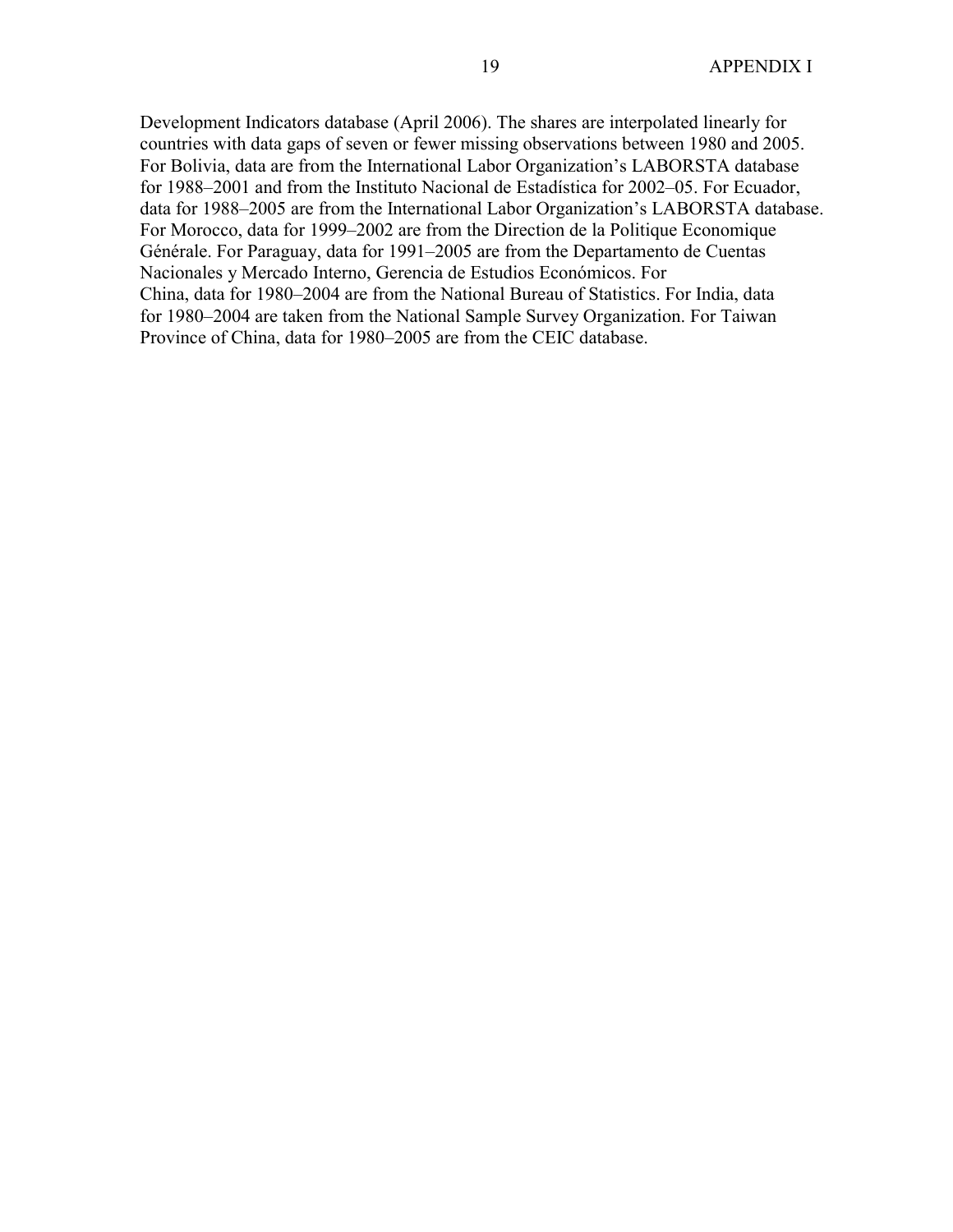#### **APPENDIX II. INCOME COUNTRY GROUPS AND ESTIMATION SAMPLE**

**Income country groups:** Aggregates by income level use the following countries: The groups are low income, \$875 or less; lower-middle income, \$876–\$3,465; upper-middle income, \$3,466–\$10,725; and high income, \$10,726 or more. Taiwan Province of China is included in the high-income group.

**Countries used in estimation:** The sample of countries for which all variables used in the regressions were available consists of 51 countries, of which 20 are advanced economies and 31 are developing economies. Based on data availability, the following countries are included:

• **Advanced economies:** Australia, Austria, Belgium, Canada, Denmark, Finland, France, Germany, Ireland, Israel, Italy, Japan, Korea, the Netherlands, Norway, Singapore, Spain, Sweden, the United Kingdom, and the United States.

• **Developing economies:** Argentina, Bangladesh, Bolivia, Brazil, Chile, China, Costa Rica, Ecuador, Egypt, El Salvador, Ghana, Guatemala, Honduras, India, Indonesia, the Islamic Republic of Iran, Kenya, Malaysia, Mexico, Pakistan, Panama, Paraguay, Peru, the Philippines, Sri Lanka, Thailand, Turkey, Uganda, Uruguay, Venezuela, and Zambia.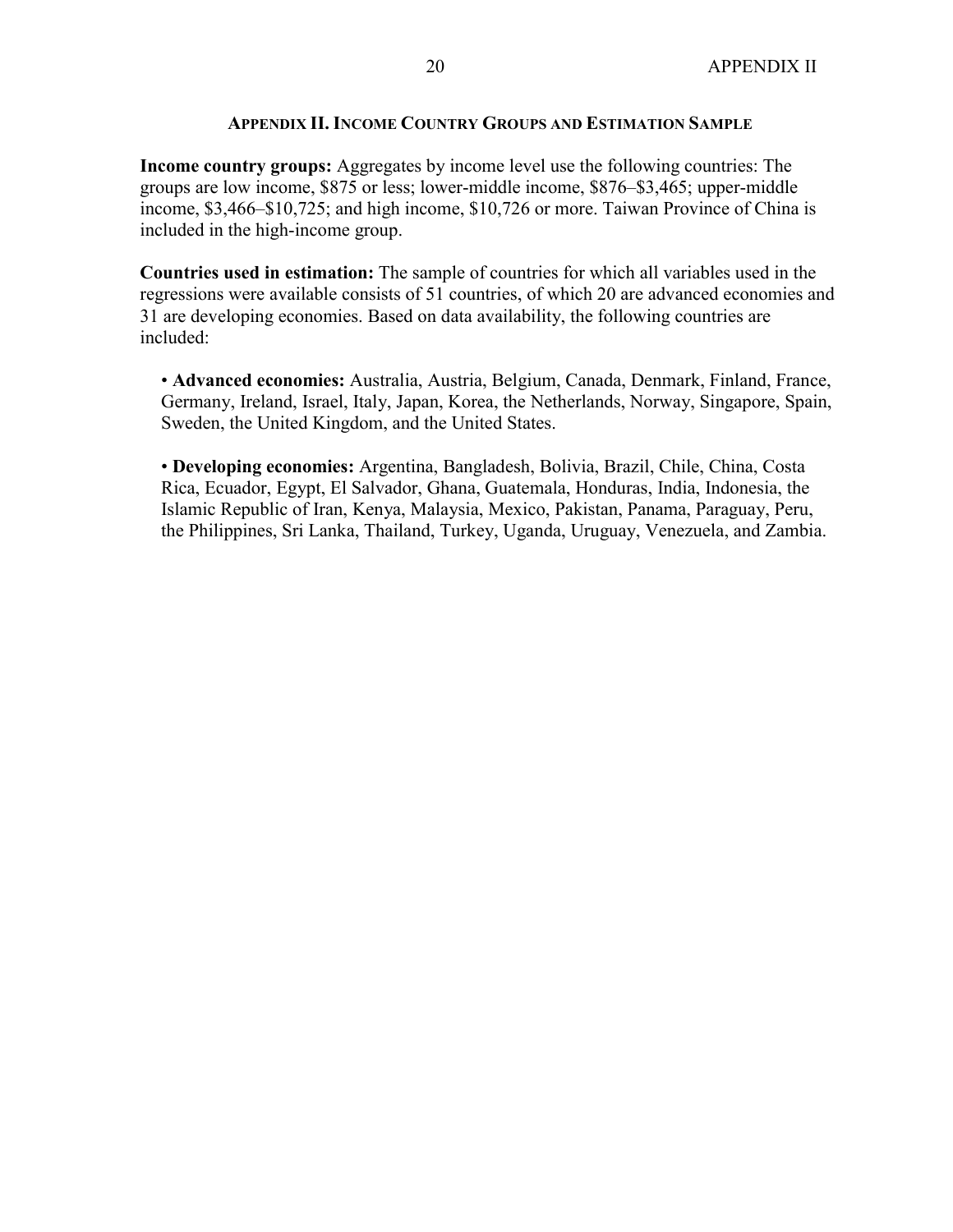| Model Specification                 | Full Model                 | Benchmark<br>Model       | Sectoral<br>Exports               | Sectoral<br>Productivity | Excluding<br>Sectoral Empl.<br><b>Shares</b> | IV<br>Estimation         |
|-------------------------------------|----------------------------|--------------------------|-----------------------------------|--------------------------|----------------------------------------------|--------------------------|
| <b>Trade globalization</b>          |                            |                          |                                   |                          |                                              |                          |
| Export-to-GDP ratio                 | $-0.066$<br>$(2.18)$ **    | $-0.057$<br>$(2.56)$ **  |                                   | $-0.048$<br>$(2.15)$ **  | $-0.056$<br>$(2.41)$ **                      | $-0.055$<br>$(2.16)$ **  |
| Agricultural exports                |                            |                          | $-0.03$                           |                          |                                              |                          |
| Manufacturing exports               |                            |                          | $(2.49)$ **<br>$-0.002$<br>(0.10) |                          |                                              |                          |
| Service exports                     |                            |                          | $-0.006$<br>(0.38)                |                          |                                              |                          |
| Import-to-GDP ratio                 | 0.011<br>(0.38)            |                          |                                   |                          |                                              |                          |
| 100 minus tariff rate               | $-0.002$<br>$(2.27)$ **    | $-0.002$<br>$(2.52)$ **  | $-0.003$<br>$(2.71)$ ***          | $-0.002$<br>$(2.61)$ *** | $-0.003$<br>$(2.50)$ **                      | $-0.003$<br>$(2.98)$ *** |
| <b>Financial globalization</b>      |                            |                          |                                   |                          |                                              |                          |
| Ratio of inward FDI stock to GDP    | 0.039<br>$(2.92)$ ***      | 0.040<br>$(3.01)$ ***    | 0.038<br>$(3.06)$ ***             | 0.035<br>$(2.57)$ **     | 0.039<br>$(2.96)$ ***                        | 0.029<br>$(2.03)$ **     |
|                                     |                            |                          |                                   |                          |                                              |                          |
| Ratio of inward portfolio equity    |                            |                          |                                   |                          |                                              |                          |
| stock to GDP                        | $-0.0001$                  |                          |                                   |                          |                                              |                          |
| Ratio of inward debt stock to GDP   | (0.15)<br>0.002            |                          |                                   |                          |                                              |                          |
| Ratio of outward FDI stock to GDP   | (0.12)<br>0.0005<br>(0.39) |                          |                                   |                          |                                              |                          |
| Capital account openness index      | $-0.001$<br>(0.17)         |                          |                                   |                          |                                              |                          |
| <b>Control variables</b>            |                            |                          |                                   |                          |                                              |                          |
| Share of ICT in total capital stock | 0.032<br>$(1.87)^*$        | 0.031<br>$(1.98)$ **     | 0.027<br>(1.62)                   | 0.030<br>$(2.03)$ **     | 0.033<br>$(2.01)$ **                         | 0.047<br>$(3.16)$ ***    |
| Credit to private sector            |                            |                          |                                   |                          |                                              |                          |
| (percent of GDP)                    | 0.049<br>$(3.38)$ ***      | 0.051<br>$(3.49)$ ***    | 0.049<br>$(3.81)$ ***             | 0.050<br>$(3.54)$ ***    | 0.042<br>$(3.06)$ ***                        | 0.041<br>$(2.58)$ ***    |
| Population share with at least a    |                            |                          |                                   |                          |                                              |                          |
| secondary education                 | 0.003                      | 0.003                    | 0.002                             | 0.004                    | 0.004                                        | 0.002                    |
|                                     | (1.42)                     | (1.47)                   | (0.77)                            | $(1.82)$ *               | $(2.08)$ **                                  | (0.84)                   |
| Average years of education          | $-0.219$                   | $-0.216$                 | $-0.182$                          | $-0.328$                 | $-0.359$                                     | $-0.16$                  |
|                                     | (1.17)                     | (1.20)                   | (1.00)                            | $(1.84)$ <sup>*</sup>    | $(1.91)^*$                                   | (0.87)                   |
| Agriculture employment share        | 0.05                       | 0.05                     | 0.052                             |                          |                                              | 0.058                    |
|                                     | $(2.00)$ **                | $(2.05)$ **              | $(2.21)$ **                       |                          |                                              | $(2.49)$ **              |
| Industry employment share           | $-0.102$<br>$(2.50)$ **    | $-0.095$<br>$(2.78)$ *** | $-0.098$<br>$(2.26)$ **           |                          |                                              | $-0.096$<br>$(2.90)$ *** |
| Relative labor productivity         |                            |                          |                                   |                          |                                              |                          |
| of agriculture                      |                            |                          |                                   | $-0.037$<br>$(1.67)^*$   |                                              |                          |
| Relative labor productivity         |                            |                          |                                   |                          |                                              |                          |
| of industry                         |                            |                          |                                   | 0.128<br>$(3.03)$ ***    |                                              |                          |
| Observations                        | 288                        | 288                      | 284                               | 279                      | 288                                          | 285                      |
| Adjusted R-squared (within)         | 0.29                       | 0.30                     | 0.31                              | 0.32                     | 0.27                                         |                          |
| Anderson Test                       |                            |                          |                                   |                          |                                              | 188.1                    |
|                                     |                            |                          |                                   |                          |                                              |                          |
| p-value<br>Hansen Test              |                            |                          |                                   |                          |                                              | [0.00]                   |
| p-value                             |                            |                          |                                   |                          |                                              | 2.01<br>[0.37]           |
|                                     |                            |                          |                                   |                          |                                              |                          |

| Table 1: Income inequality panel regressions    |
|-------------------------------------------------|
| (dependent variable: natural logarithm of Gini) |

Notes: Heteroskedasticity-robust t-statistics are in parentheses; \*denotes significance at the 10 percent level, \*\* denotes significance at the 5 percent level, and \*\*\* denotes significance at the 1 percent level. All explanatory variables are in natural logarithm, except the tariff measure, the capital account openness index, and the population share 5 percent level, and \*\*\* denotes significance at the 1 percent level. All explanatory variables are in natural logarithm, except the tariff measure, the capital account openness index, and the population share. All explanatory variables are in natural logarithm, except the tariff measure, the capital account openness index, and the population share with at least a secondary education. The left- and right-hand-side variables are demeaned using country-specific means (equivalent to doing a panel estimation with country fixed effects) and the equations include time dummies. FDI = foreign direct investment; ICT = information and communications technology.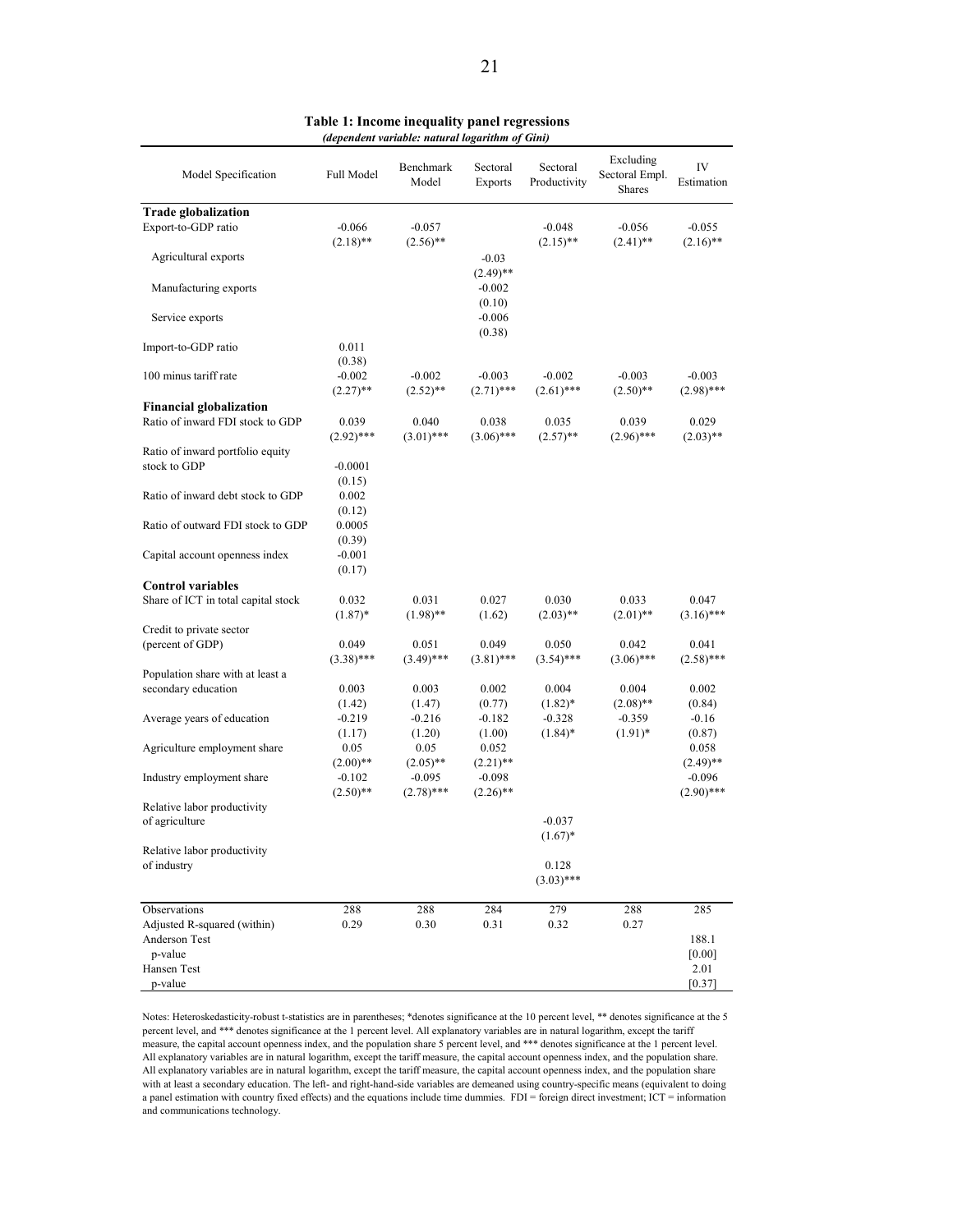|                                                         | Quintile 1               | Quintile 2               | Quintile 3               | Quintile 4               | Quintile 5               | Test all<br>coefficients<br>equal to zero<br>[p-value] |
|---------------------------------------------------------|--------------------------|--------------------------|--------------------------|--------------------------|--------------------------|--------------------------------------------------------|
| Export-to-GDP ratio                                     | 0.439<br>$(2.47)$ **     | 0.631<br>$(3.52)$ ***    | 0.690<br>$(3.68)$ ***    | 0.492<br>$(2.58)$ ***    | $-2.220$<br>$(3.57)$ *** | $[0.02]$ **                                            |
| 100 minus tariff rate                                   | 0.021<br>$(2.16)$ **     | 0.020<br>$(2.04)$ **     | 0.017<br>$(1.67)^*$      | 0.013<br>(1.32)          | $-0.070$<br>$(2.12)$ **  | [0.28]                                                 |
| Ratio of inward FDI stock to<br><b>GDP</b>              | $-0.400$<br>$(3.91)$ *** | $-0.385$<br>$(3.74)$ *** | $-0.326$<br>$(3.02)$ *** | $-0.163$<br>(1.48)       | 1.241<br>$(3.47)$ ***    | $[0.00]$ ***                                           |
| Share of ICT in total capital stock                     | $-0.177$<br>(1.32)       | $-0.223$<br>$(1.65)^*$   | $-0.218$<br>(1.54)       | $-0.207$<br>(1.44)       | 0.830<br>$(1.77)*$       | [0.59]                                                 |
| Credit to private sector<br>(percent of GDP)            | $-0.373$<br>$(3.30)$ *** | $-0.625$<br>$(5.47)$ *** | $-0.709$<br>$(5.94)$ *** | $-0.437$<br>$(3.59)$ *** | 2.136<br>$(5.39)$ ***    | $[0.00]$ ***                                           |
| Population share with at least a<br>secondary education | $-0.035$<br>$(1.76)^*$   | $-0.025$<br>(1.26)       | $-0.028$<br>(1.31)       | $-0.003$<br>(0.16)       | 0.094<br>(1.35)          | $[0.14]$                                               |
| Average years of education                              | 1.844<br>(1.11)          | 1.041<br>(0.62)          | 1.020<br>(0.58)          | 0.128<br>(0.07)          | $-3.99$<br>(0.69)        | [0.80]                                                 |
| Agriculture employment share                            | $-0.460$<br>$(1.76)^*$   | $-0.789$<br>$(2.98)$ *** | $-0.981$<br>$(3.55)$ *** | $-0.568$<br>$(2.02)$ **  | 2.777<br>$(3.02)$ ***    | $[0.00]$ ***                                           |
| Industry employment share                               | 1.081<br>$(3.07)$ ***    | 0.866<br>$(2.43)$ **     | 0.603<br>(1.62)          | 0.084<br>(0.22)          | $-2.623$<br>$(2.12)$ **  | $[0.09]*$                                              |
| Observations<br>R-squared                               | 271<br>0.34              | 271<br>0.36              | 271<br>0.33              | 271<br>0.18              | 271<br>0.35              |                                                        |

**Table 2: Quintile income shares regressions** *(dependent variable: quintile income share)*

 Notes: T-statistics are in parentheses; \* denotes significance at the 10 percent level, \*\* denotes significance at the 5 percent level, and \*\*\* denotes significance at the 1 percent level. All explanatory variables are in natural logarithm, except the tariff measure and the population share with at least a secondary education. The left- and right-hand-side variables are de-meaned using country-specific means (equivalent to doing a panel estimation with country fixed effects), and the equations include time dummies. The equations are estimated jointly using the seemingly unrelated regressions estimator. FDI = foreign direct investment; ICT = information and communications technology.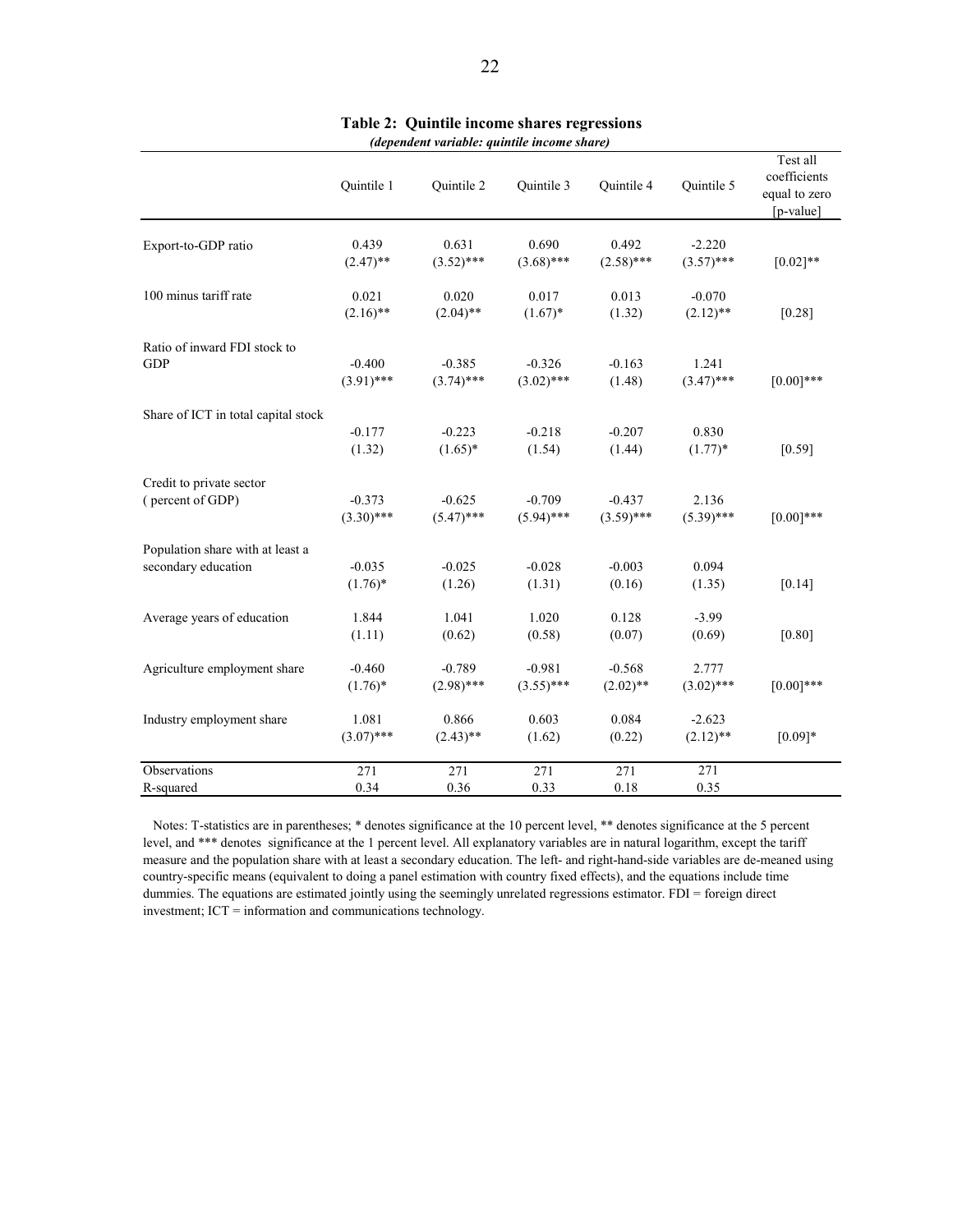|                                                      | Advanced versus | Regional     |
|------------------------------------------------------|-----------------|--------------|
|                                                      | developing      | technology   |
|                                                      | economies       | effect       |
| <b>Common Model</b>                                  |                 |              |
| Export-to-GDP ratio                                  | $-0.063$        | $-0.071$     |
|                                                      | $(2.23)$ **     | $(3.17)$ *** |
| 100 minus tariff rate                                | $-0.002$        | $-0.004$     |
|                                                      | $(2.24)$ **     | $(3.53)$ *** |
| Ratio of inward FDI stock to GDP                     | 0.031           | 0.041        |
|                                                      | $(2.28)$ **     | $(3.03)$ *** |
| Share of ICT in total capital stock                  | 0.035           | 0.037        |
|                                                      | $(2.12)$ **     | $(2.11)$ **  |
| Credit to private sector (percent of GDP)            | 0.058           | 0.041        |
|                                                      | $(3.94)$ ***    | $(3.29)$ *** |
| Population share with at least a secondary education | 0.001           | 0.002        |
|                                                      | (0.35)          | (0.82)       |
| Average years of education                           | $-0.100$        | $-0.124$     |
|                                                      | (0.54)          | (0.65)       |
| Agriculture employment share                         | 0.074           | 0.052        |
|                                                      | $(2.59)$ **     | $(2.31)$ **  |
| Industry employment share                            | $-0.090$        | $-0.139$     |
|                                                      | $(2.23)$ **     | $(3.96)$ *** |
| <b>Additional variables for advanced economies</b>   |                 |              |
| Share of imports from developing economies           | 0.018           |              |
|                                                      | (0.57)          |              |
| Share of imports from developing economies *         |                 |              |
| dummy for advanced economies                         | $-0.104$        |              |
|                                                      | $(2.20)$ **     |              |
| Ratio of inward debt stock to GDP                    | 0.014           |              |
|                                                      | (0.78)          |              |
| Ratio of inward debt stock to GDP *                  |                 |              |
| dummy for advanced economies                         | $-0.083$        |              |
|                                                      | $(2.65)$ ***    |              |
| Ratio of outward FDI stock to GDP                    | 0.000           |              |
|                                                      | (0.31)          |              |
| Ratio of outward FDI stock to GDP *                  |                 |              |
| dummy for advanced economies                         | 0.069           |              |
|                                                      | $(2.68)$ ***    |              |
| Different regional technology effect                 |                 |              |
| Share of ICT in total capital stock*                 |                 |              |
| dummy for developing Asia                            |                 | 0.033        |
|                                                      |                 | $(1.99)$ **  |
| Share of ICT in total capital stock *                |                 |              |
| dummy for Latin America and the Caribbean            |                 | $-0.028$     |
|                                                      |                 | $(1.91)^*$   |
| Observations                                         | 282             | 282          |
| Adjusted R-squared                                   | 0.32            | 0.35         |

**Table 3: Income inequality panel regressions (regional heterogeneity)** *(dependent variable: natural logarithm of Gini)*

 Notes: T-statistics are in parentheses; \* denotes significance at the 10 percent level, \*\* denotes significance at the 5 percent level, and \*\*\* denotes significance at the 1 percent level. All explanatory variables are in natural logarithm, except the tariff measure and the population share with at least a secondary education. The left- and righthand-side variables are de-meaned using country-specific means (equivalent to doing a panel estimation with country fixed effects), and the equations include time dummies. The equations are estimated jointly using the seemingly unrelated regressions estimator. FDI = foreign direct investment; ICT = information and communications technology.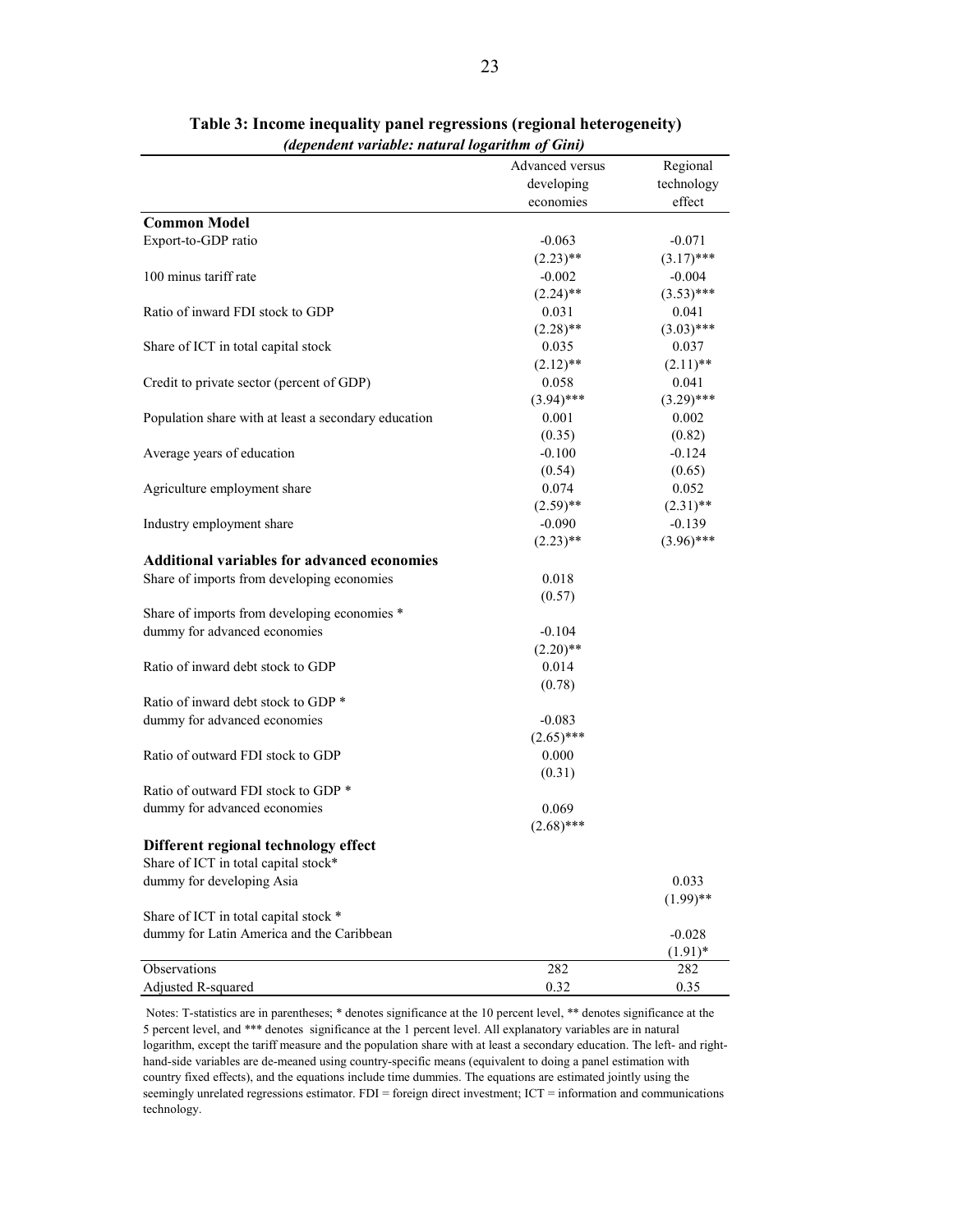

## **Figure 1. Income Inequality Within Income Country Groups and Selected Countries**

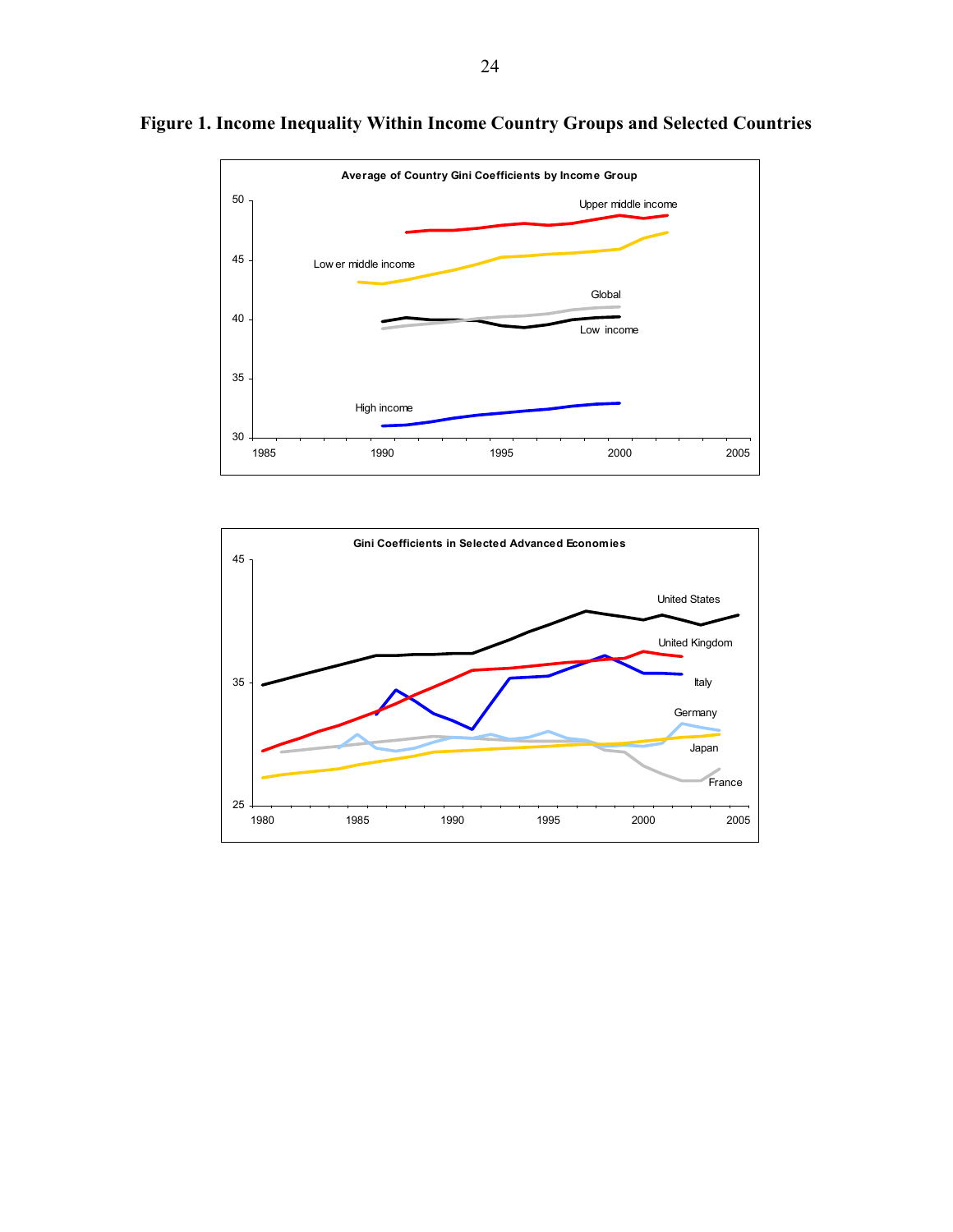## **Figure 1. Income Inequality Within Income Country Groups and Selected Countries (concluded)**



Notes: Income country groups are defined in the appendix. Trends after 2000 are based on earnings data for full-time, year-round workers. Trends for pre-1992 Germany are based on data for West Germany.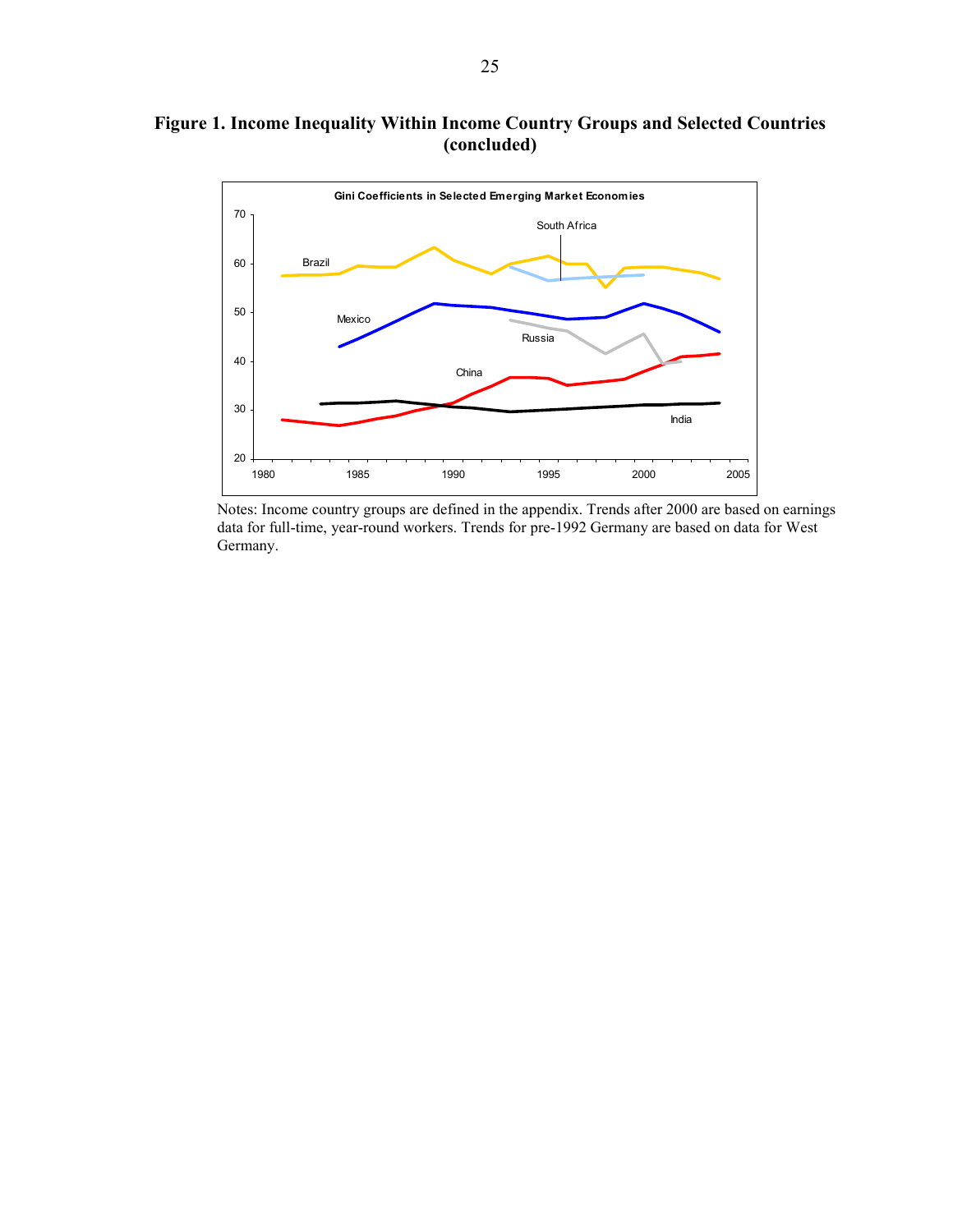

**Figure 2. Income Shares Within Income Country Groups** 

Notes: Income country groups are defined in the appendix.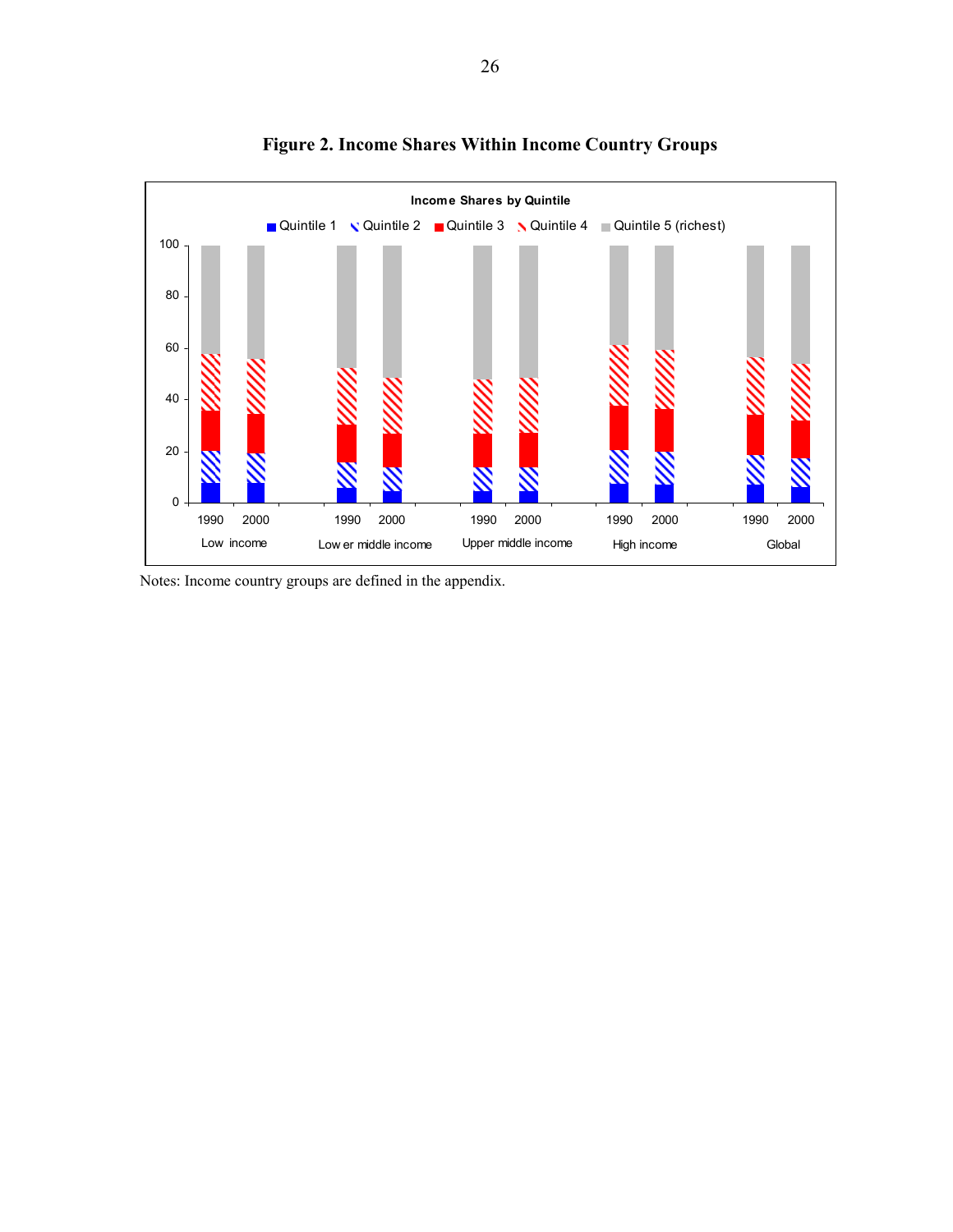

**Figure 3. Income by Quintile in Selected Regions** 

Notes: Income or consumption share data are applied to per capita real GDP levels from PWT 6.2 to calculate per capita income by quintile.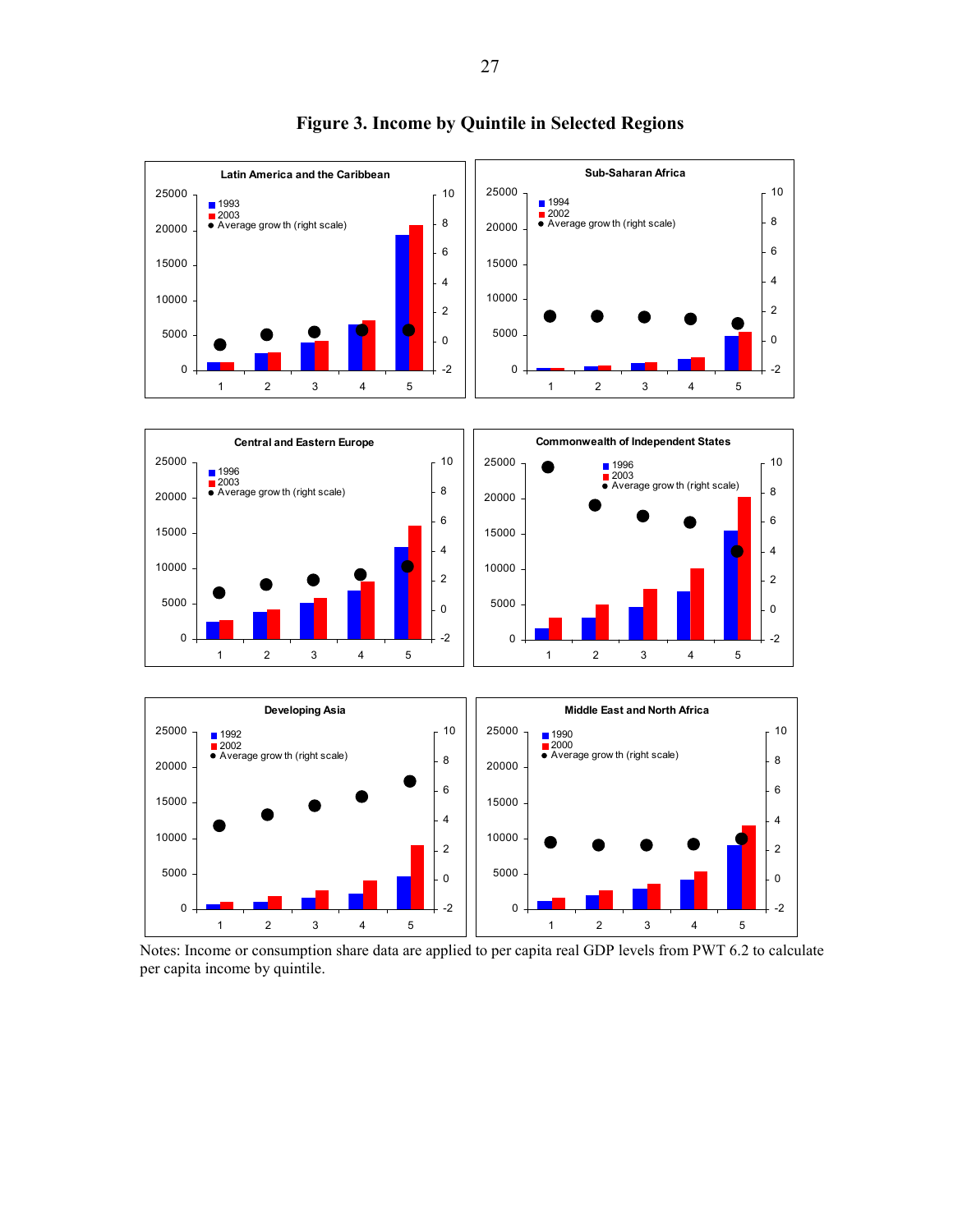

**Figure 4. Trade Liberalization Within Income Country Groups** 

Notes: Income country groups are defined in the appendix. Tariff rates are calculated as the average of the effective rate (ratio of tariff revenue to import value) and of the average un-weighted tariff rates.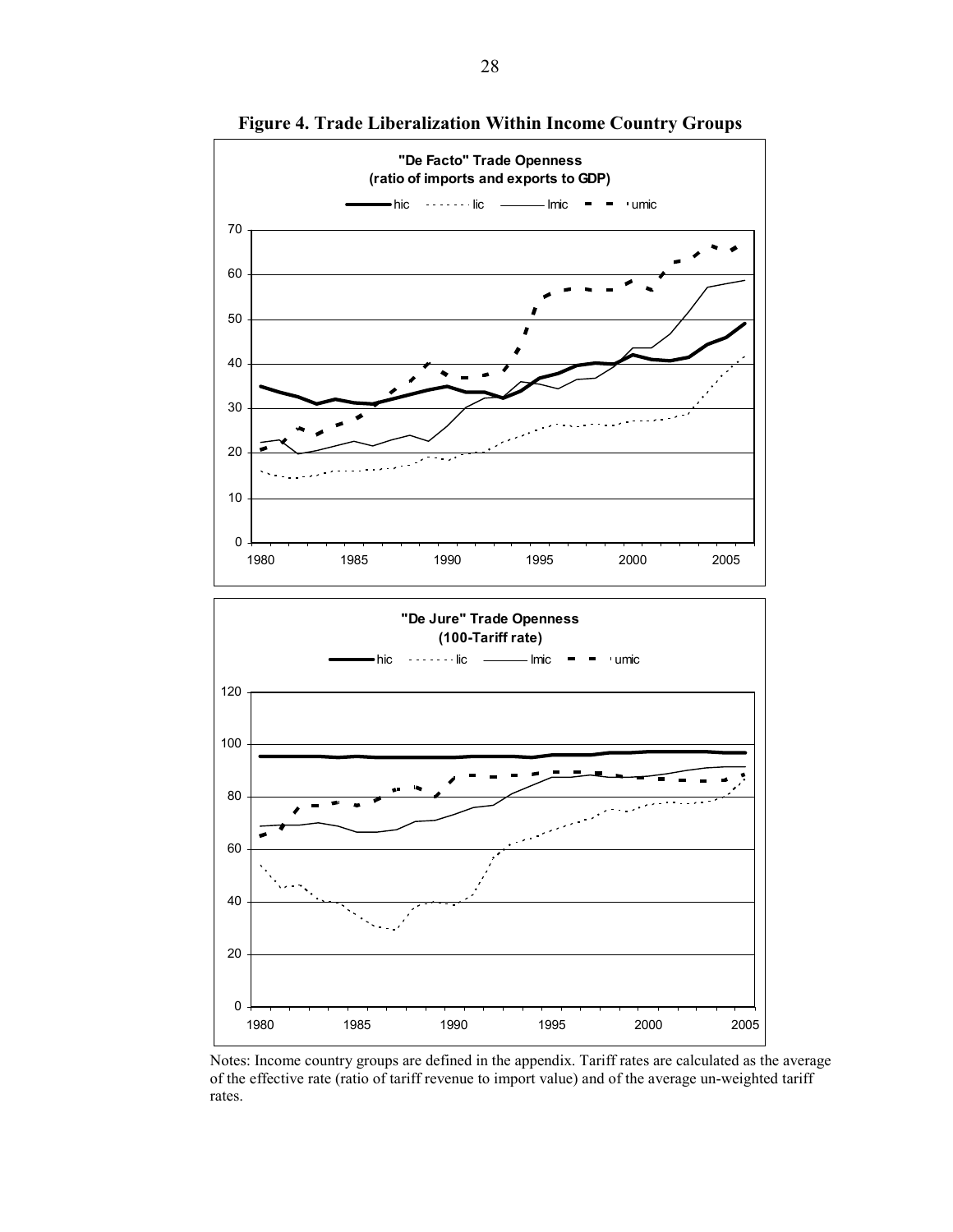

**Figure 5. Financial Liberalization Within Income Country Groups** 

Notes: Income country groups are defined in the appendix. De jure financial openness, measuring a country's degree of capital account openness, is based on principal components extracted from disaggregated capital and current account restriction measures.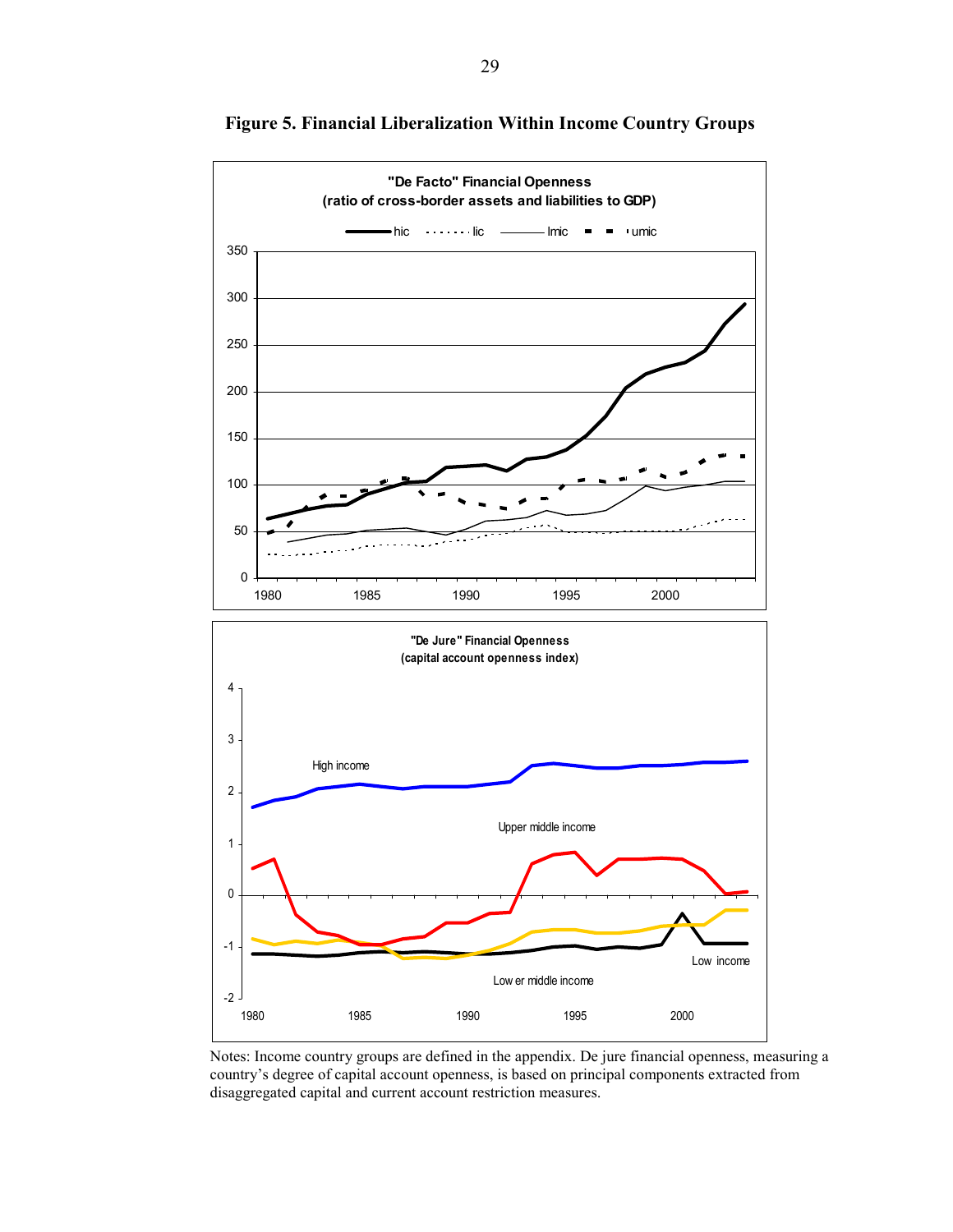

**Figure 6. Technological Development Within Income Country Groups** 

Notes: Income country groups are defined in the appendix. ICT data are from Jorgenson and Vu (2005).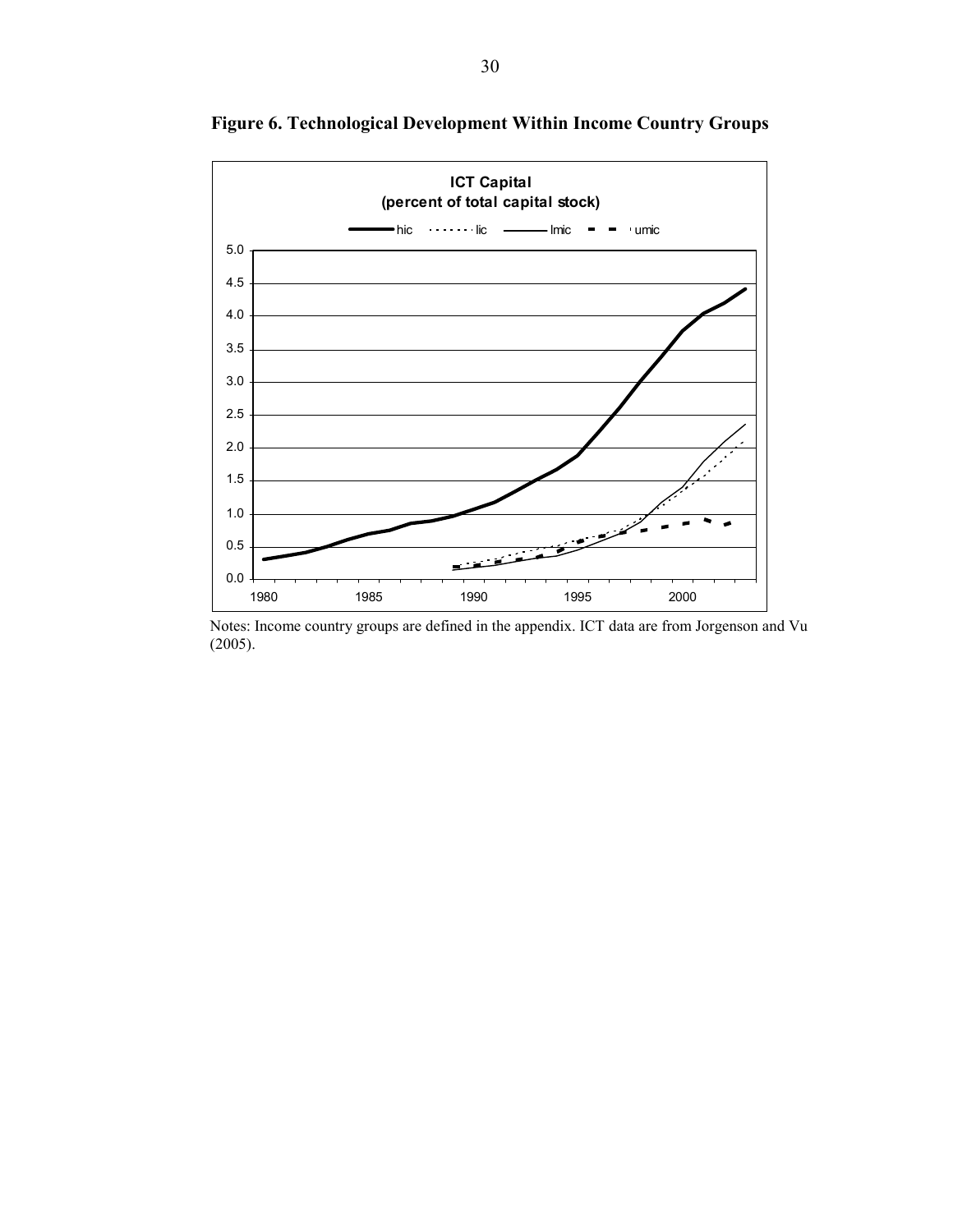

## **Figure 7. Decomposition of the Change in Income Inequality**

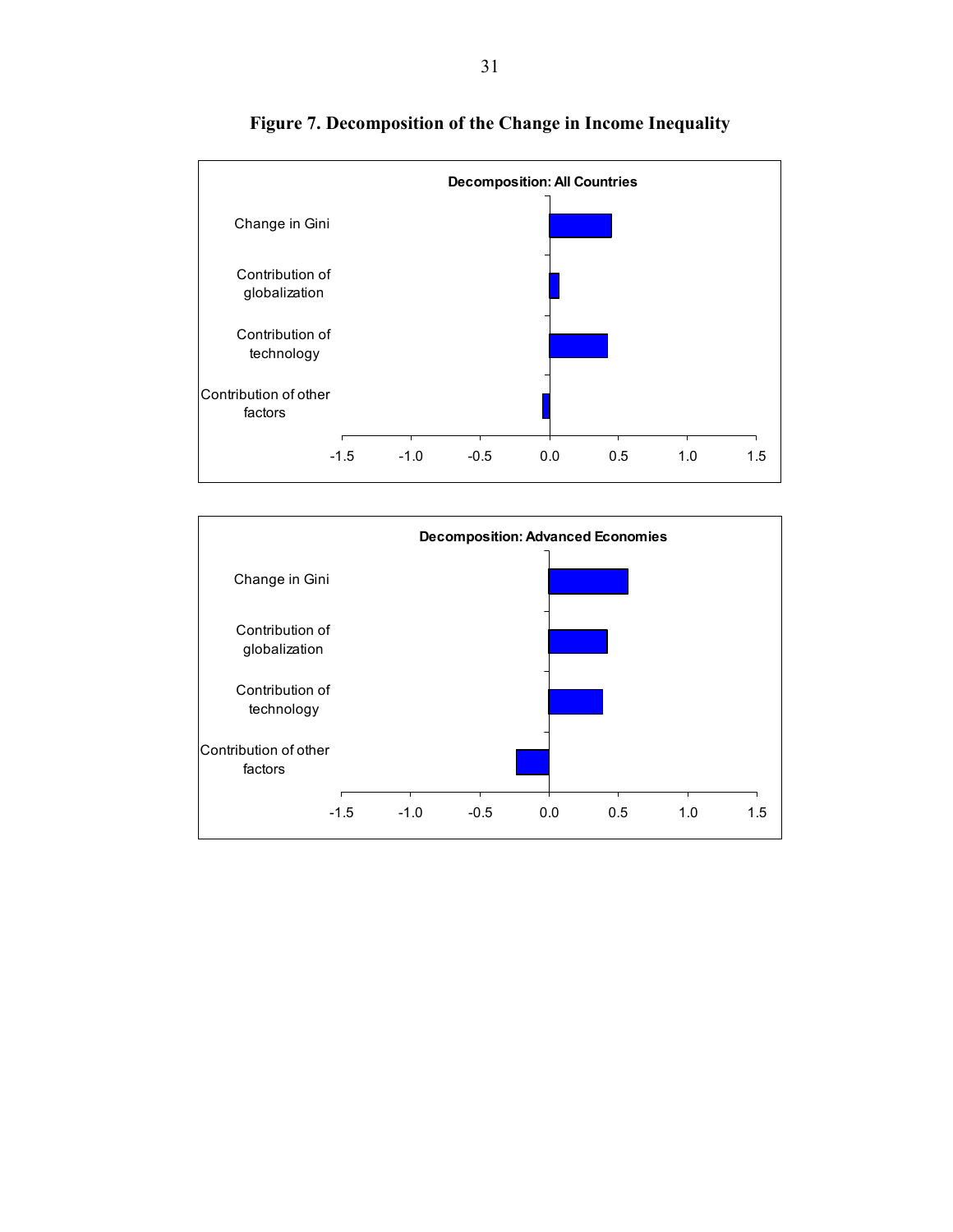

## **Figure 7. Decomposition of the Change in Income Inequality (concluded)**

Notes: Income country groups are defined in the appendix. The contribution of each variable is computed as the annual change in the variable times the relevant regression coefficient on the variable.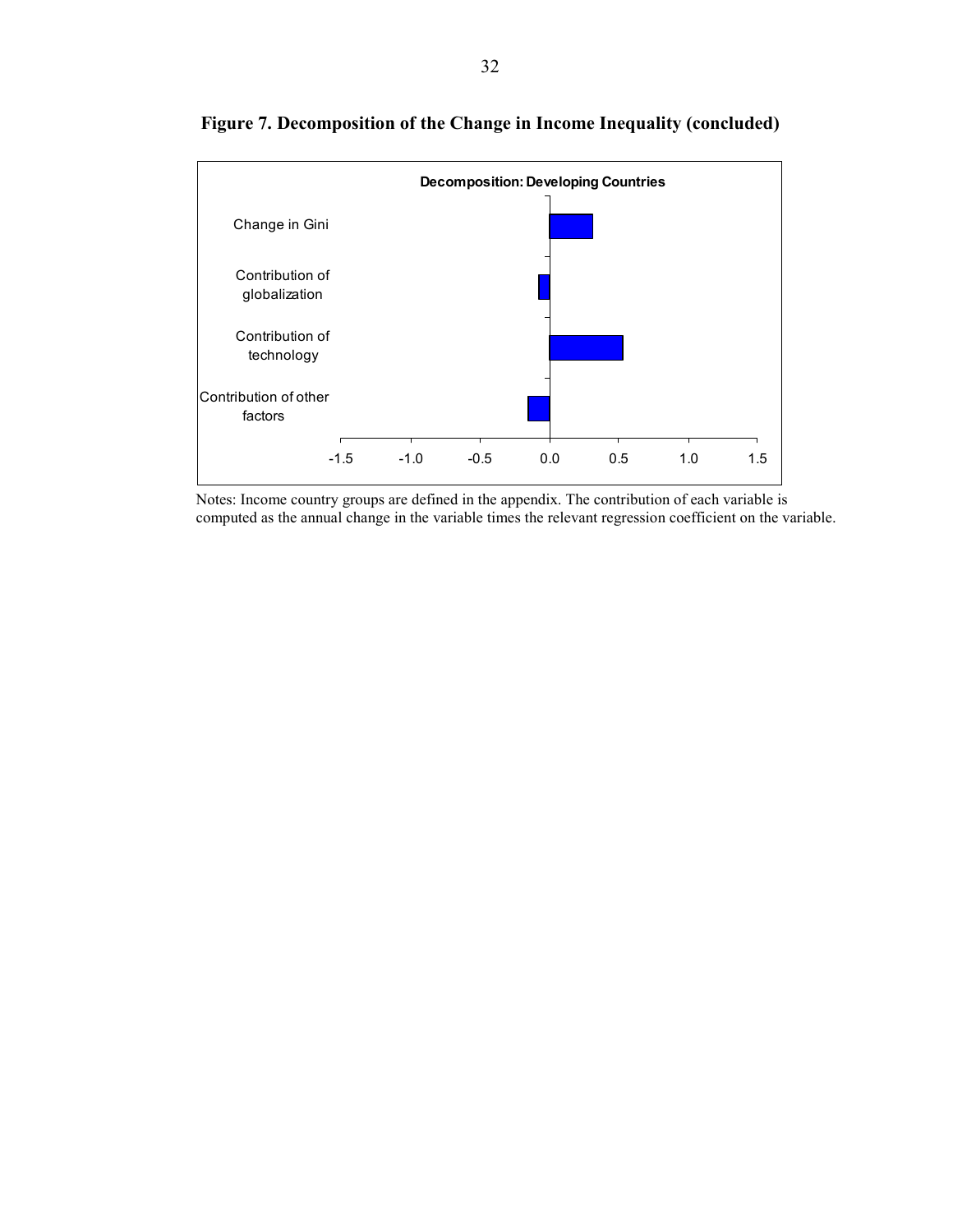#### **REFERENCES**

- Alesina, A. and R. Perotti, 1996, "Income Distribution, Political Instability, and Investment," *European Economic Review,* Vol. 40, pp. 1203–1228.
- Alesina, A. and D. Rodrik, 1994, "Distributive Politics and Economic Growth," *Quarterly Journal of Economics,* Vol. 109, pp. 465–490.
- Barro, R.J., 2000, "Inequality and Growth in a Panel of Countries," *Journal of Economic Growth,* Vol*.* 5, pp. 5–32.
- Barro, R.J. and J.-W. Lee, 2001, "International Data on Educational Attainment: Updates and Implications," Oxford Economic Papers 53, pp. 541–63.
- Beck T., A. Demirgüç-Kunt and R. Levine, 2000, "A New Database on Financial Development and Structure," *World Bank Economic Review* 14, pp. 597–605.
- Behrman, J.R., N. Birdsall and M. Székely, 2003, "Economic Policy and Wage Differentials in Latin America," Working Paper 29, Center for Global Development.
- Benabou, R., 1996, "Inequality and Growth," *NBER Macroeconomics Annual* 11, pp. 11–74.
- Bernanke, B.S., 2008, "Remarks on Class Day 2008," Harvard University. Available via the Internet: http://www.federalreserve.gov/newsevents/speech/bernanke20080604a.htm.
- Birdsall, N., 2007, Discussion of *Impact of Globalization on the World's Poor*, Nissanke, M. and E. Thorbecke, (Washington: WIDER Book Lunch).
- Chen, S. and M. Ravallion, 2004, "How Have the World's Poorest Fared Since the Early 1980s?," *World Bank Research Observer* 19, pp. 141–69.
- Chen, S. and M. Ravallion, 2007, "Absolute Poverty Measures for the Developing World, 1981–2004," Policy Research Working Paper No. 4211 (Washington: World Bank).
- Chinn, M. and H. Ito, 2006, "What Matters for Financial Development? Capital Controls, Institutions and Interactions," *Journal of Development Economics,* Vol. 81, pp. 163– 92.
- Claessens, S. and E.C. Perotti, forthcoming, "Finance and Inequality," *Journal of Comparative Economics*.
- Deininger, K. and L. Squire, 1996, "New Ways of Looking at Old Issues: Inequality and Growth," *The World Bank Economic Review,* Vol. 10, pp. 565–91.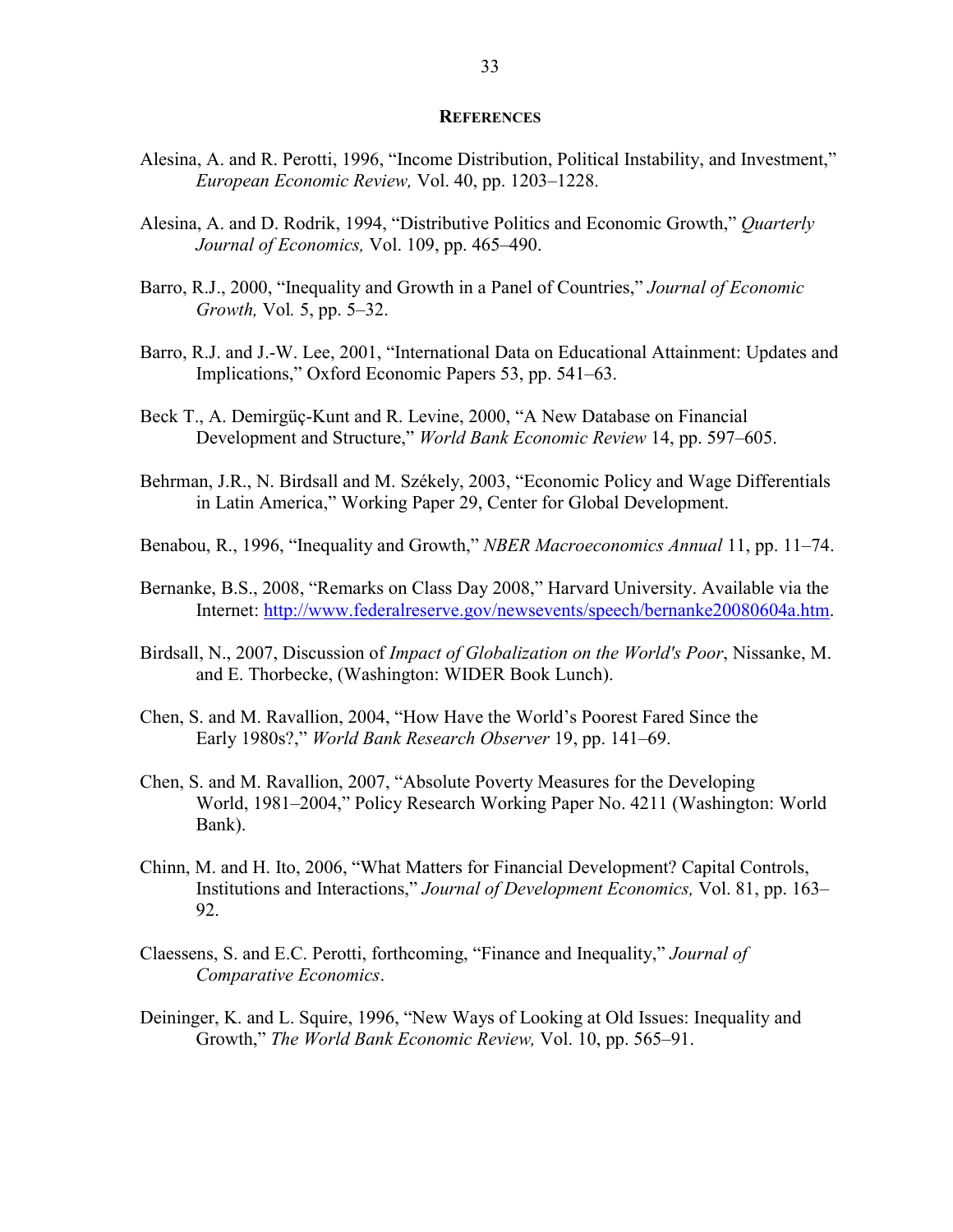- Fajnzylber, P. and D. Lederman, 1999, "Economic Reforms and Total Factor Productivity Growth in Latin America and the Caribbean (1950–95)—An Empirical Note," Policy Research Working Paper No. 2114 (Washington: World Bank).
- Fogel, R.W., 2004, "The Escape from Hunger and Premature Death, 1700-2100," (Cambridge University Press).
- Forbes, K., 2000, "A Reassessment of the Relationship between Inequality and Growth," *American Economic Review,* Vol. 90, pp. 869–87.
- Galor, O. and J. Zeira, 1993, "Income Distribution and Macroeconomics," *Review of Economic Studies,* Vol. 60, pp. 35–52.
- Galor, O. and O. Moav, 2004, "From Physical to Human Capital Accumulation: In-equality and the Process of Development," *Review of Economic Studies* 71, pp. 1001–26.
- Goldberg, P.K. and N. Pavcnik, 2007, "Distributional Effects of Globalization in Developing Countries," *Journal of Economic Literature,* Vol. 45, pp. 39–82.
- Greenwood, J. and B. Jovanovic, 1990, "Financial Development, Growth and Income Distribution" *Journal of Political Economy,* Vol. 98, pp. 1076–1107.
- Harjes, T., 2007, "Globalization and Income Inequality: A European Perspective," IMF Working Paper 07/169 (Washington: International Monetary Fund).
- Jorgenson, D. W. and K. Vu, 2005, "Information Technology and the World Economy," *Scandinavian Journal of Economics,* Vol. 107, pp. 631–50.
- Kose, A., E.S., Prasad, K. Rogoff, and S.-J. Wei, forthcoming, "Financial Globalization: A Reappraisal," *Staff Papers,* International Monetary Fund.
- Kremer, M. and D. Chen, 2002, "Income Distribution Dynamics with Endogenous Fertility," *Journal of Economic Growth*, Vol. 7, pp. 227–58.
- Lane, P.R. and G.M. Milesi-Ferretti, 2006, "The External Wealth of Nations Mark II: Revised and Extended Estimates of Foreign Assets and Liabilities, 1970–2004," *Journal of International Economics*, Vol. 73, pp. 223–50.
- Milanovic, B., 2005, *World Apart: Measuring International and Global Inequality*, (Princeton: Princeton University Press).
- Nehru, V. and A. Dhareshwar, 1993, "A New Database on Physical Capital Stock: Sources, Methodology and Results" (in English), *Revista de Anàlisis Econòmico*, Vol*.* 8, pp. 37–59.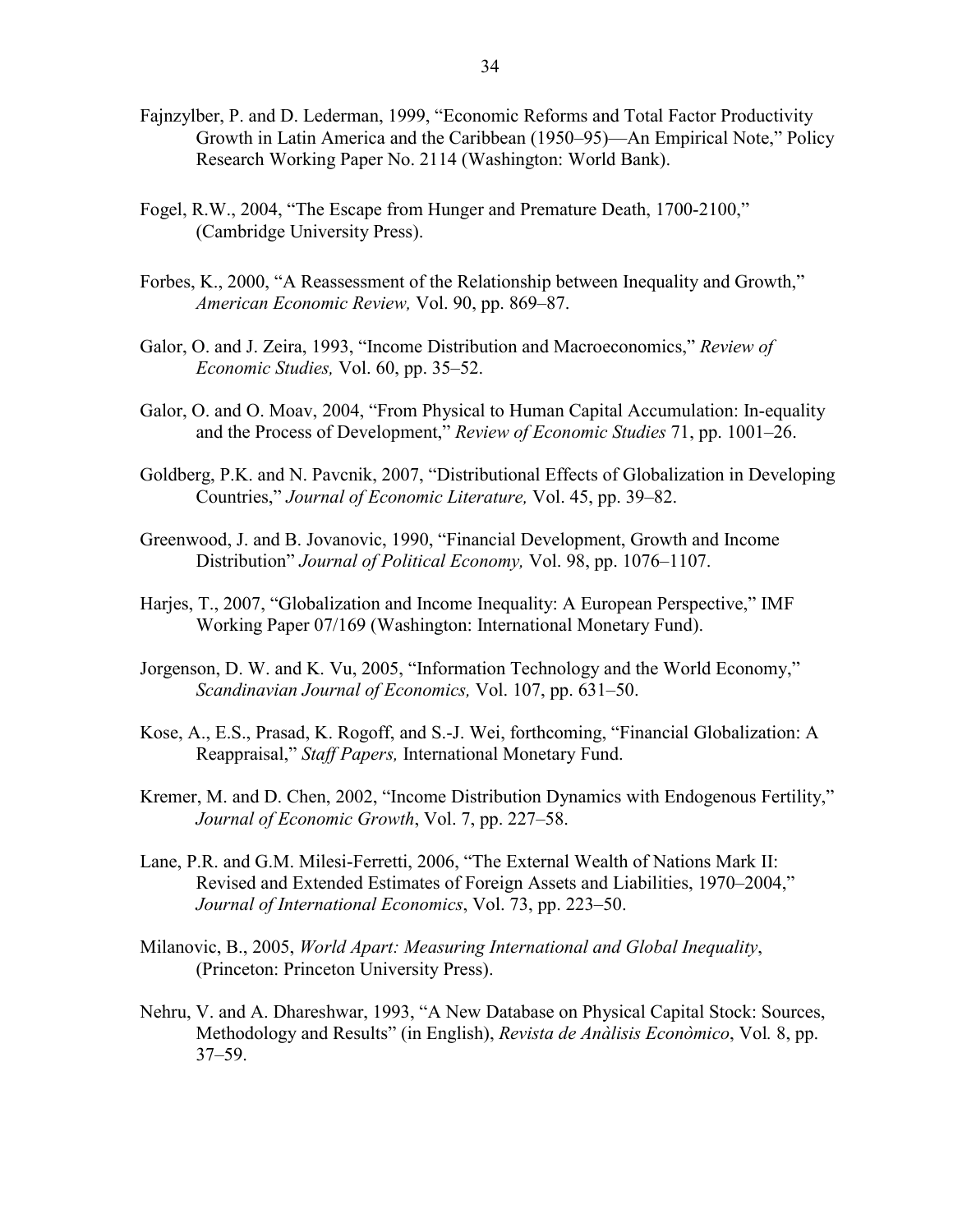- Perotti, R., 1996, "Growth, Income Distribution, and Democracy: What the Data Say," *Journal of Economic Growth,* Vol. 1, pp. 149–87.
- Persson, T. and G. Tabellini, 1994, "Is Inequality Harmful for Growth?" *American Economic Review* 84, pp. 600–21.
- Piketty, T., 2003, "Income Inequality in France, 1900–1998," *Journal of Political Economy,* Vol. 111, pp. 1004–1042.
- Piketty, T. and E. Saez, 2003, "Income Inequality in the United States, 1913–1998," *Quarterly Journal of Economics,* Vol. 118, pp. 1–39.
- Prasad, E.S., K. Rogoff, S.-J. Wei, and A. Kose A., 2007, "Financial Globalization, Growth and Volatility in Developing Countries," in *Globalization and Poverty,* ed. by A. Harrison, pp. 457–516, (Chicago: National Bureau of Economic Research).
- Ravallion, M., 2004, "Competing Concepts of Inequality in the Globalization Debate," *Brookings Trade Forum*, pp. 1–38.
- Ravallion, M., 2006, "Looking Beyond Averages in the Trade and Poverty Debate," *World Development*, 34, pp. 1374–92.
- Roine, J., J. Vlachos and D. Waldenström, 2008, "The Long-Run Determinants of Inequality: What Can We Learn from Top Income Data?" Working Paper, Stockholm School of Economics.
- Roine, J. and D. Waldenström, 2008, "The Evolution of Top Incomes in an Egalitarian Society: Sweeden 1903–2004," *Journal of Public Economics,* Vol. 92, pp. 366–87.
- Sylwester, K., 2000, "Income Inequality, Educational Expenditures, and Growth," *Journal of Development Economics,* Vol. 63, pp. 379–98.
- Shirahase, S., 2001, "Japanese Income Inequality by Household Types in Comparative Perspective," Luxembourg Income Study Working Paper 268, July (Syracuse, NY: Syracuse University).Available via the Internet: http://lisweb.ceps.lu/publications/liswps/268.pdf.
- Stolper W.F. and P.A. Samuelson, 1941, "Protection and Real Wages," *Review of Economic Studies* 9, pp. 58–73.
- Topalova, P., 2007, "Trade Liberalization, Poverty, and Inequality: Evidence from Indian Districts," in *Globalization and Poverty*, ed. by A. Harrison, pp. 291–336, (Chicago: National Bureau of Economic Research).
- World Income Inequality Database, 2005, United Nations University—World Institute for Development Economic Research (WIDER).